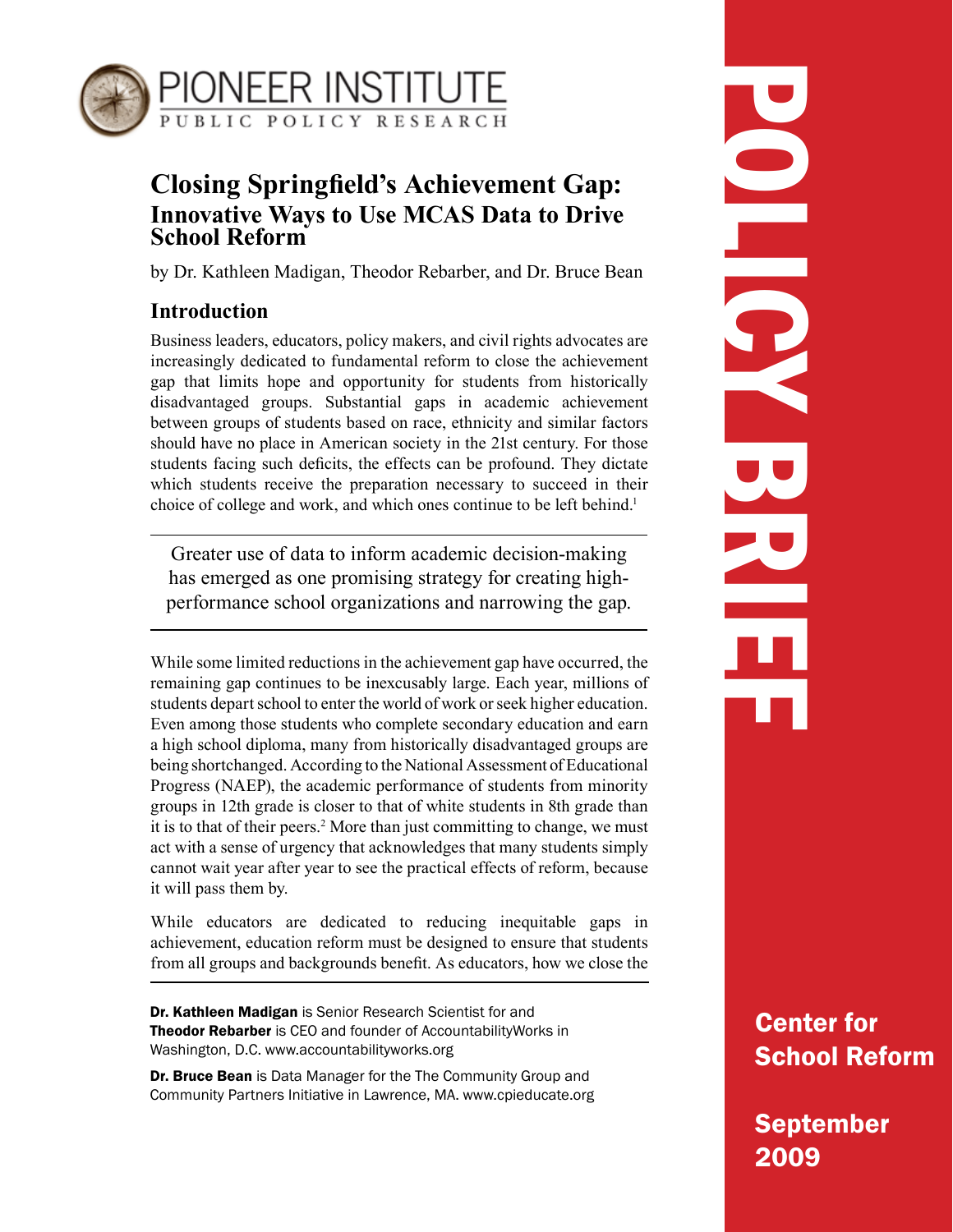gap is just as important as the fact that we must close it. Students from all backgrounds need to increase their achievement to their full potential, but students from disadvantaged backgrounds must increase their performance enough to narrow the gap. We must have a sense of urgency and purpose to accomplish these goals. Yet, urgency and purpose must be focused. Greater use of data to inform academic decisionmaking has emerged as one promising strategy for creating high-performance school organizations and narrowing the gap.

# Having data is not the same thing as using it.

This Policy Brief discusses how data from the Massachusetts state assessment (MCAS) could be used in new ways to drive decision-making at the school district, school, and classroom levels. With the help of user-friendly data reports, educators can access vital information that allows them to accurately target strengths and needs. The reports are formatted so that they contain information about key variables to aid decision-making in organizational, professional development, instructional, and curriculum areas. The Brief includes a review of achievement gaps in district-wide data reports in one urban district, the Springfield school district in Massachusetts. This is followed by discussion of sample reports at the school and classroom levels drawn from other data sources. Together, these are used to illustrate effective, actionoriented analysis of state assessment data in support of reform.

Unfortunately, all too often, the overall MCAS score from the state assessment is all that is emphasized, publicly reported and valued.

The sample reports included in this Brief are drawn from a data reporting system developed by Community Partners Initiative (CPI) that is currently in use in several Massachusetts school districts. Although it is not the only possible approach in reporting data, the CPI system illustrates well the types of timely reports that can be useful at the district, school and classroom levels.

## **Data-Driven Decision Making**

Having data is not the same thing as using it. A recent national study examining how urban school districts can become performance-driven organizations suggests that the development of state standards and state assessments has helped some districts to address the needs of more of their students, especially students from groups which have historically been underserved.3 Though large urban districts still have a long way to go in meeting the needs of all students, that is indeed positive news. A recent analysis of the use of state assessment data by districts in Massachusetts confirmed the importance of the use of such data. By combining student assessment results with a district performance evaluation across key quality indicators, an in depth analysis of Massachusetts school districts found a correlation between poor student performance on MCAS and a district's failure to take advantage of the data.<sup>4</sup>

In addition to focusing instructional and programmatic efforts, several studies suggest that analyzing relevant data can increase awareness of academic inequities and encourage changes in perception of different groups.

Why would using data make a difference in closing the achievement gap? In addition to focusing instructional and programmatic efforts, several studies suggest that analyzing relevant data can increase awareness among educators of academic inequities and, when presented with evidence that challenges their views on student abilities, can encourage changes in perception of different groups.<sup>5</sup> Further, effective use of assessment data in decision-making encourages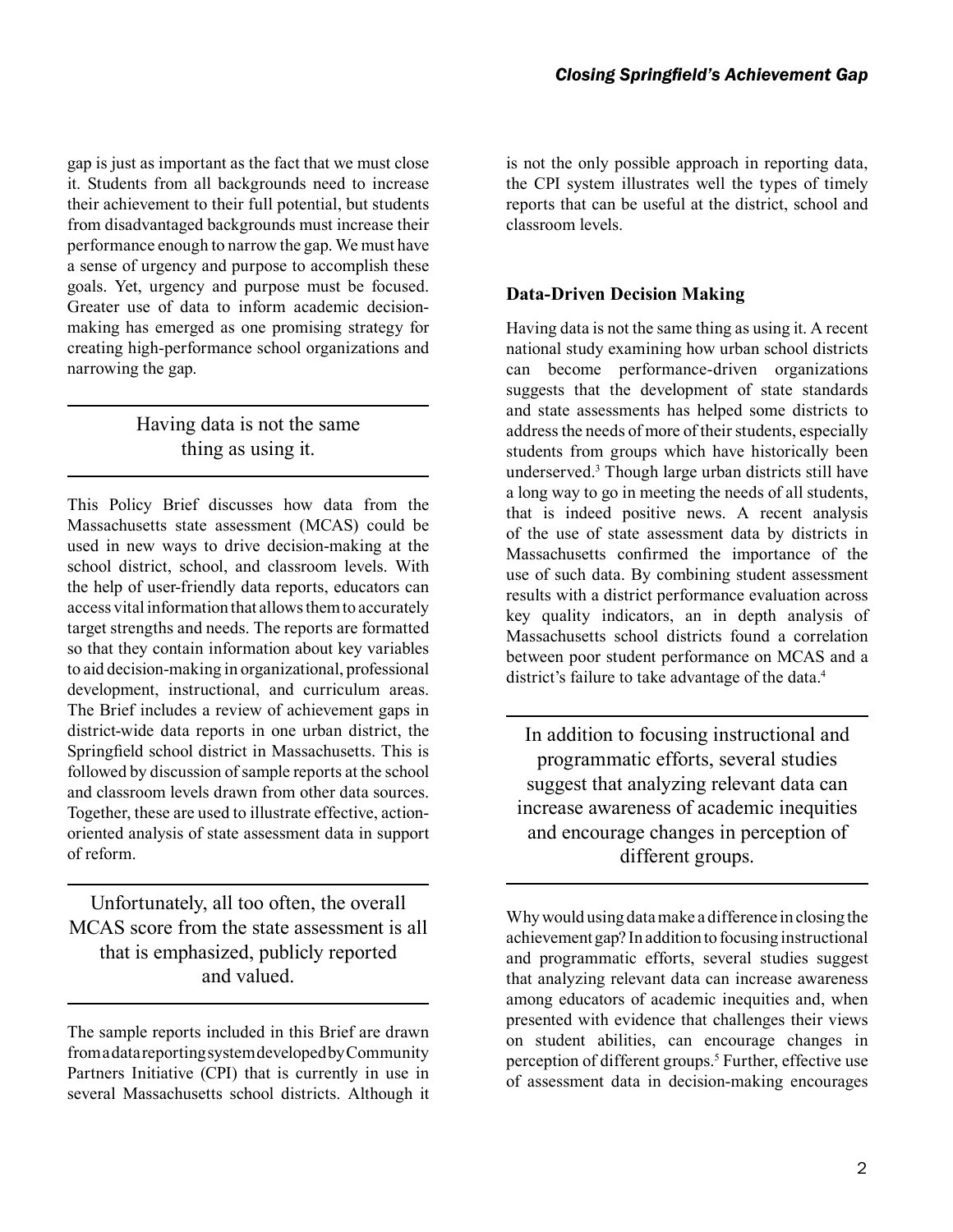schools to develop into learning organizations as it guides continuous improvement efforts.<sup>6</sup>

#### *A Bird in the Hand*

An essential component of any successful large organization is that reliable and valid data are collected, analyzed, and used to make decisions. Although the authors of this brief recognize the additional value of formative assessments, districts can start by making more effective use of the MCAS data they already receive each year from the state assessment program. Unfortunately, all too often, the overall MCAS score from the state assessment is all that is emphasized, publicly reported and valued. In other words, potentially important data are going unused, unnoticed, and eventually disregarded. Imagine if a doctor sent a patient for an x-ray to confirm his diagnosis of a broken bone. Suppose the report came back two months later that, yes, the bone is broken; nothing more. Nothing about the type of break, its precise location, how the rest of the bone looked around the break, etc. The doctor might start to view the x-ray report as unnecessary or needed mainly for insurance compliance purposes, probably less useful than his clinical skills. Teachers who do not receive timely, useful information about their students' performance, nor training in how to use it, often view the state assessment much like our hypothetical doctor would view the x-ray report only for compliance purposes and certainly less informative than their own less formal measures and observations.

So how can we use data from the MCAS, a reliable and validated instrument, to provide accurate and practical information about student achievement for district, school and classroom use?

#### **Using MCAS Data**

MCAS is a summative assessment, primarily designed to measure how much learning has occurred near the end of an academic year. Typically, the results are used for accountability purposes, including which schools need improvement. Although not designed as a diagnostic instrument, it is possible to unlock valuable information about student learning from the MCAS data to improve organizational, programmatic, and instructional decisions.

[I]t is possible to unlock valuable information about student learning from the MCAS data to improve organizational, programmatic, and instructional decisions.

To be useful, reports relying on MCAS results must be formatted so that they contain information about key variables to aid decision-making in organizational, professional development, instructional, and curriculum areas. Equally important, data must be available in a timely manner, so that it can be used at the beginning of a new school year to establish a proactive, rather than a reactive environment. Since 2006 the Massachusetts state Department of Elementary and Secondary Education (DESE) has been piloting a comprehensive data warehouse that would make data and data analysis more accessible to schools and school districts. With regard to this new system, one district official commented, "Schools need ten or fifteen pieces of data to help kids improve, not one hundred."7 Districts would benefit from tools and assistance in culling through this data to identify the most helpful ways to view and analyze it.

#### **Data Sources**

The district- and school-level data in this Brief were obtained from the DESE website. CPI imported Springfield School District MCAS data for school and district levels into its system and sample reports based on these data were provided. Classroomlevel reports in this Brief do not rely on data from Springfield and are samples released to the public by CPI.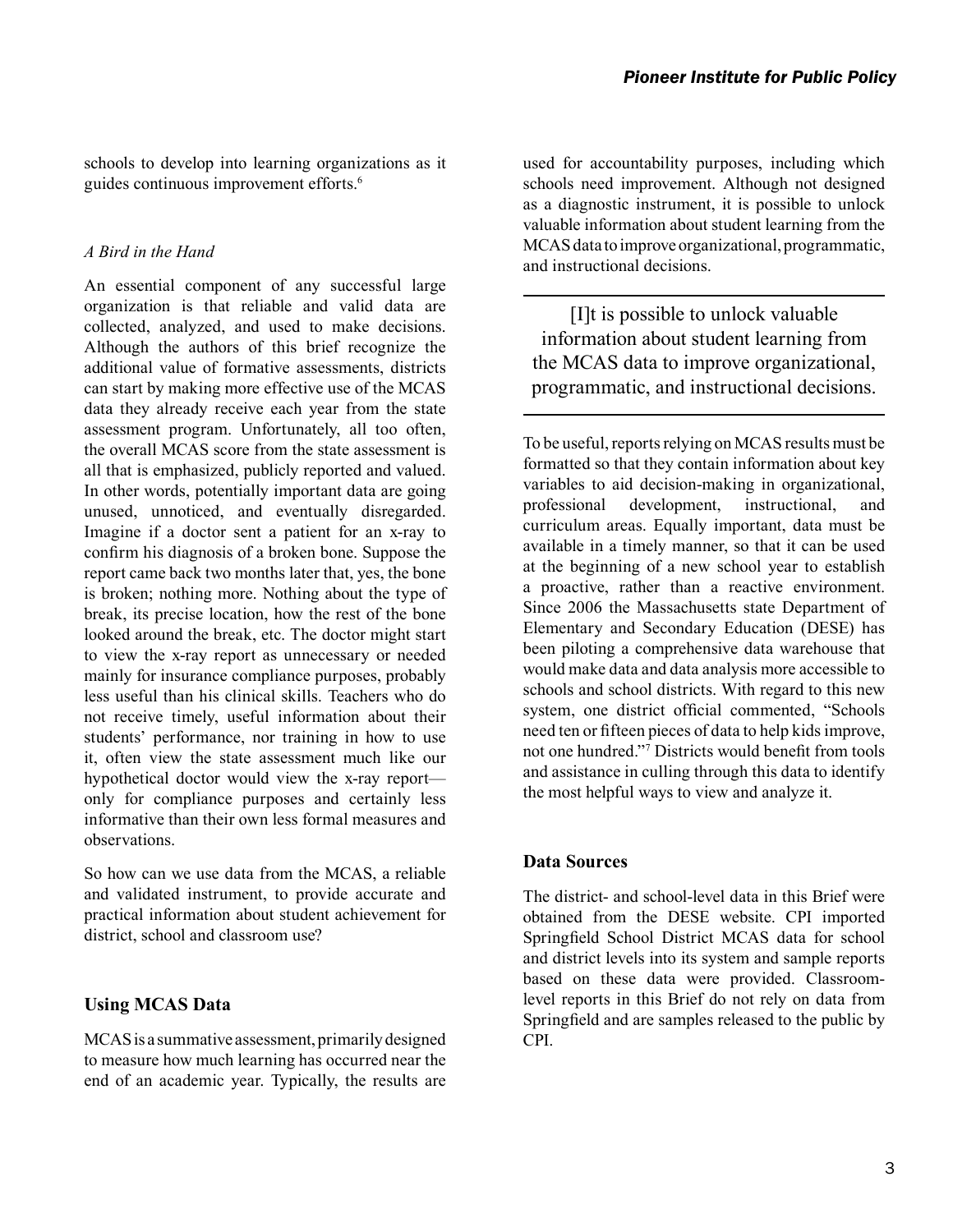#### **The Springfield School District**

Springfield is located in southwestern Massachusetts. DESE lists the district's total student enrollment at 25,360. Eighty-one percent of the students receive free and reduced lunch. The demographic composition in 2008-2009 was: 54.8% Hispanic (14.3 for the State); 23.2% African-American (8.2 for the State); 15.7% White (69.9 for the State); 4.0% multi-race/non-Hispanic (2.0% for State); 2.2% Asian (5.1 for State); 0.1% Native American (0.3 for State).<sup>8</sup> Springfield School District facts indicate that in 2008-2009, 22% of students were identified as needing special education services and 13% are limited English proficient (LEP). The graduation rate for a four-year cohort in 2007 was



53.7% compared to 80.9% statewide.<sup>9</sup> The district has 44 schools: 32 elementary schools (pk-8), six middle schools  $(6-8)$ , and five High schools  $(9-12)$ <sup>10</sup> In FY2007 the district per pupil expenditure was \$12,443 compared to \$11,858 statewide.

As of July 2009, the DESE rating for the district remains "very low" and the district is still under corrective action. However, Springfield need not regard this rating as a life-sentence. Springfield would benefit from a focused approach to analyzing data in order to deliver efficient and effective solutions at the organizational, programmatic, and instructional levels.

The next three sections will discuss eight different data reports that can be used by district leaders,

| COMMUNITY<br><b>PARTNERS</b><br><b>INITIATIVE</b> |                       |            |              |                                           |                 | Report #1       |            |                 |            |   |             |    |    |                         |           |                |                 |                |                |           |   |              |    |    |            | Springfield<br>2008 MCAS Proficiency - All Subjects and Grades (District) |    |  |  |
|---------------------------------------------------|-----------------------|------------|--------------|-------------------------------------------|-----------------|-----------------|------------|-----------------|------------|---|-------------|----|----|-------------------------|-----------|----------------|-----------------|----------------|----------------|-----------|---|--------------|----|----|------------|---------------------------------------------------------------------------|----|--|--|
| <b>Springfield</b>                                |                       |            |              |                                           |                 |                 |            |                 |            |   |             |    |    |                         |           |                |                 |                |                |           |   | More than +0 |    |    |            | District Less State (Achievement Gap vs. White Students)<br>Less than -20 |    |  |  |
|                                                   |                       |            |              |                                           |                 |                 |            |                 |            |   |             |    |    |                         |           |                |                 |                |                |           |   |              |    |    |            |                                                                           |    |  |  |
|                                                   | All                   | #          |              | <b>Percent Advanced+Proficient - 2008</b> |                 |                 |            |                 |            |   |             |    |    |                         |           |                |                 |                |                |           |   |              |    |    |            |                                                                           |    |  |  |
|                                                   | <b>English Grades</b> |            |              |                                           |                 |                 |            | <b>English</b>  |            |   |             |    |    |                         |           |                |                 |                | Math           |           |   |              |    |    |            | Science                                                                   |    |  |  |
|                                                   | & Math                | $>$ or $=$ | $\mathbf{2}$ | 3                                         | 4               | 5               | 6          | $\overline{7}$  | 8          | 9 | 10          | 11 | 12 | $\overline{\mathbf{2}}$ | 3         | 4              | 5               | 6              | $\overline{7}$ | 8         | 9 | 10           | 11 | 12 | EI.        | Mid                                                                       | Hi |  |  |
| <b>All Students</b>                               |                       |            |              |                                           |                 |                 |            |                 |            |   |             |    |    |                         |           |                |                 |                |                |           |   |              |    |    |            |                                                                           |    |  |  |
| Dis. Less St. White                               | $-36.0$               | 0/14       |              | $-31$                                     | $-29$           | $-34$           | $-40$      | $-46$           | $-40$      |   | $-34$       |    |    |                         | $-24$     | $-25$          | $-31$           | $-44$          | $-42$          | $-43$     |   | $-41$        |    |    | $-37$      | $-38$                                                                     |    |  |  |
| <b>District</b>                                   |                       |            |              | 32                                        | 27              | 35              | 34         | 31              | 41         |   | 46          |    |    |                         | 43        | 31             | 28              | 19             | 12             | 13        |   | 37           |    |    | 21         | 9                                                                         |    |  |  |
| <b>State White</b>                                |                       |            |              | 63                                        | 56              | 69              | 74         | 77              | 81         |   | 80          |    |    |                         | 67        | 56             | 59              | 63             | 54             | 56        |   | 78           |    |    | 58         | 47                                                                        |    |  |  |
| District - # Students Taking Test                 |                       |            |              | 1886                                      | 1865            | 1851            | 1745       |                 | 1860 1877  |   | 1487        |    |    |                         | 1888      | 1875           | 1850            | 1733           | 1905           | 1875      |   | 1456         |    |    | 1848       | 1851                                                                      |    |  |  |
| <b>African American</b>                           |                       |            |              |                                           |                 |                 |            |                 |            |   |             |    |    |                         |           |                |                 |                |                |           |   |              |    |    |            |                                                                           |    |  |  |
| Dis. Less St. White                               | $-37.5$               | 0/14       |              | $-28$                                     | $-33$           | $-33$           | $-37$      | $-46$           | $-38$      |   | $-31$       |    |    |                         | $-25$     | $-32$          | $-37$           | $-46$          | $-47$          | $-46$     |   | $-46$        |    |    | $-42$      | $-42$                                                                     |    |  |  |
| <b>District</b>                                   |                       |            |              | 35                                        | 23              | 36              | 37         | 31              | 43         |   | 49          |    |    |                         | 42        | 24             | $\overline{22}$ | 17             | 7              | 10        |   | 32           |    |    | 16         | 5                                                                         |    |  |  |
| <b>State White</b>                                |                       |            |              | 63                                        | 56              | 69              | 74         | 77              | 81         |   | 80          |    |    |                         | 67        | 56             | 59              | 63             | 54             | 56        |   | 78           |    |    | 58         | 47                                                                        |    |  |  |
| District - # Students Taking Test                 |                       |            |              | 396                                       | 420             | 426             | 356        | 448             | 463        |   | 451         |    |    |                         | 397       | 426            | 425             | 358            | 455            | 462       |   | 443          |    |    | 426        | 458                                                                       |    |  |  |
| <b>Asian</b>                                      |                       |            |              |                                           |                 |                 |            |                 |            |   |             |    |    |                         |           |                |                 |                |                |           |   |              |    |    |            |                                                                           |    |  |  |
| Dis. Less St. White                               | $-7.9$                | 4/14       |              | $-15$                                     | $-15$           | $-5$            | $\bf{0}$   | $-25$           | $-19$      |   | $-14$       |    |    |                         | $-11$     | $\overline{7}$ | 11              | $\overline{7}$ | $-13$          | $-5$      |   | $-13$        |    |    | $-17$      | $-31$                                                                     |    |  |  |
| <b>District</b>                                   |                       |            |              | 48                                        | 41              | 64              | 74         | 52              | 62         |   | 66          |    |    |                         | 56        | 63             | 70              | 70             | 41             | 51        |   | 65           |    |    | 41         | 16                                                                        |    |  |  |
| <b>State White</b>                                |                       |            |              | 63                                        | 56              | 69              | 74         | 77              | 81         |   | 80          |    |    |                         | 67        | 56             | 59              | 63             | 54             | 56        |   | 78           |    |    | 58         | 47                                                                        |    |  |  |
| District - # Students Taking Test                 |                       |            |              | 42                                        | 27              | 46              | 34         | 39              | 37         |   | 41          |    |    |                         | 43        | 27             | 46              | 34             | 39             | 37        |   | 41           |    |    | 46         | 37                                                                        |    |  |  |
| <b>Hispanic</b>                                   |                       |            |              |                                           |                 |                 |            |                 |            |   |             |    |    |                         |           |                |                 |                |                |           |   |              |    |    |            |                                                                           |    |  |  |
| Dis. Less St. White                               | $-41.8$               | 0/14       |              | $-37$                                     | $-34$           | $-42$           | $-49$      | $-53$           | $-47$      |   | $-44$       |    |    |                         | $-28$     | $-29$          | $-36$           | $-47$          | $-46$          | $-47$     |   | $-46$        |    |    | $-42$      | $-41$                                                                     |    |  |  |
| <b>District</b>                                   |                       |            |              | 26                                        | $\overline{22}$ | $\overline{27}$ | 25         | $\overline{24}$ | 34         |   | 36          |    |    |                         | 39        | 27             | 23              | 16             | 8              | 9         |   | 32           |    |    | 16         | 6                                                                         |    |  |  |
| <b>State White</b>                                |                       |            |              | 63                                        | 56              | 69              | 74         | 77              | 81         |   | 80          |    |    |                         | 67        | 56             | 59              | 63             | 54             | 56        |   | 78           |    |    | 58         | 47                                                                        |    |  |  |
| District - # Students Taking Test                 |                       |            |              | 1122                                      | 1078            | 1039            | 1025       | 1023            | 1013       |   | 683         |    |    |                         | 1121      | 1081           | 1036            | 1016           | 1052           | 1017      |   | 661          |    |    | 1033       | 1002                                                                      |    |  |  |
| <b>Limited English Proficient</b>                 |                       |            |              |                                           |                 |                 |            |                 |            |   |             |    |    |                         |           |                |                 |                |                |           |   |              |    |    |            |                                                                           |    |  |  |
| Dis. Less St. White                               | $-57.4$               | 0/14       |              | $-49$<br>14                               | $-50$<br>6      | $-62$<br>7      | $-68$<br>6 | $-72$<br>5      | $-78$<br>3 |   | $-70$<br>10 |    |    |                         | -40<br>27 | $-41$<br>15    | $-49$<br>10     | $-59$<br>4     | $-52$<br>2     | -56<br>0  |   | $-57$<br>21  |    |    | $-53$<br>5 | $-47$<br>0                                                                |    |  |  |
| <b>District</b>                                   |                       |            |              | 63                                        | 56              | 69              | 74         | 77              | 81         |   | 80          |    |    |                         | 67        | 56             | 59              | 63             | 54             |           |   | 78           |    |    | 58         | 47                                                                        |    |  |  |
| State White<br>District - # Students Taking Test  |                       |            |              | 295                                       | 234             | 233             | 210        | 200             | 230        |   | 126         |    |    |                         | 296       | 240            | 234             | 212            | 211            | 56<br>230 |   | 136          |    |    | 234        | 227                                                                       |    |  |  |
| <b>Low Income</b>                                 |                       |            |              |                                           |                 |                 |            |                 |            |   |             |    |    |                         |           |                |                 |                |                |           |   |              |    |    |            |                                                                           |    |  |  |
| Dis. Less St. White                               | $-39.9$               | 0/14       |              | $-35$                                     | $-33$           | $-39$           | $-44$      | $-50$           | $-45$      |   | $-40$       |    |    |                         | $-28$     | $-29$          | $-35$           | $-46$          | $-45$          | $-45$     |   | $-45$        |    |    | $-41$      | $-40$                                                                     |    |  |  |
| <b>District</b>                                   |                       |            |              | 28                                        | 23              | 30              | 30         | 27              | 36         |   | 40          |    |    |                         | 39        | 27             | 24              | 17             | 9              | 11        |   | 33           |    |    | 17         | 7                                                                         |    |  |  |
| <b>State White</b>                                |                       |            |              | 63                                        | 56              | 69              | 74         | 77              | 81         |   | 80          |    |    |                         | 67        | 56             | 59              | 63             | 54             | 56        |   | 78           |    |    | 58         | 47                                                                        |    |  |  |
| District - # Students Taking Test                 |                       |            |              | 1618                                      | 1637            | 1566            | 1496       | 1567            | 1591       |   | 1027        |    |    |                         | 1620      | 1643           | 1563            | 1483           | 1605           | 1586      |   | 1004         |    |    | 1561       | 1563                                                                      |    |  |  |
| <b>SPED</b>                                       |                       |            |              |                                           |                 |                 |            |                 |            |   |             |    |    |                         |           |                |                 |                |                |           |   |              |    |    |            |                                                                           |    |  |  |
| Dis. Less St. White                               | $-58.3$               | 0/14       |              | $-51$                                     | $-47$           | $-61$           | $-64$      | $-73$           | $-72$      |   | $-67$       |    |    |                         | $-47$     | $-43$          | $-53$           | $-62$          | $-53$          | $-55$     |   | $-68$        |    |    | $-51$      | $-46$                                                                     |    |  |  |
| <b>District</b>                                   |                       |            |              | 12                                        | 9               | 8               | 10         | 4               | 9          |   | 13          |    |    |                         | 20        | 13             | 6               | 1              | 1              | 1         |   | 10           |    |    | 7          | 1                                                                         |    |  |  |
| State White                                       |                       |            |              | 63                                        | 56              | 69              | 74         | 77              | 81         |   | 80          |    |    |                         | 67        | 56             | 59              | 63             | 54             | 56        |   | 78           |    |    | 58         | 47                                                                        |    |  |  |
| District - # Students Taking Test                 |                       |            |              | 410                                       | 422             | 441             | 472        | 534             | 523        |   | 342         |    |    |                         | 408       | 426            | 440             | 469            | 559            | 515       |   | 336          |    |    | 438        | 505                                                                       |    |  |  |
| <b>White</b>                                      |                       |            |              |                                           |                 |                 |            |                 |            |   |             |    |    |                         |           |                |                 |                |                |           |   |              |    |    |            |                                                                           |    |  |  |
| Dis. Less St. White                               | $-19.3$               | 0/14       |              | $-11$                                     | $-13$           | $-17$           | $-22$      | $-27$           | $-26$      |   | $-18$       |    |    |                         | -8        | -6             | $-11$           | $-30$          | $-28$          | $-27$     |   | $-26$        |    |    | $-18$      | $-26$                                                                     |    |  |  |
| <b>District</b>                                   |                       |            |              | 52                                        | 43              | 52              | 52         | 50              | 55         |   | 62          |    |    |                         | 59        | 50             | 48              | 33             | 26             | 29        |   | 52           |    |    | 40         | 21                                                                        |    |  |  |
| <b>State White</b>                                |                       |            |              | 63                                        | 56              | 69              | 74         | 77              | 81         |   | 80          |    |    |                         | 67        | 56             | 59              | 63             | 54             | 56        |   | 78           |    |    | 58         | 47                                                                        |    |  |  |
| District - # Students Taking Test                 |                       |            |              | 260                                       | 268             | 276             | 257        | 271             | 307        |   | 261         |    |    |                         | 261       | 269            | 279             | 255            | 279            | 305       |   | 261          |    |    | 279        | 301                                                                       |    |  |  |
|                                                   |                       |            |              |                                           |                 |                 |            |                 |            |   |             |    |    |                         |           |                |                 |                |                |           |   |              |    |    |            |                                                                           |    |  |  |

CPI MCAS Data Tools - Page 1 of 1  $\#D9 - #D10 - #17 - #18$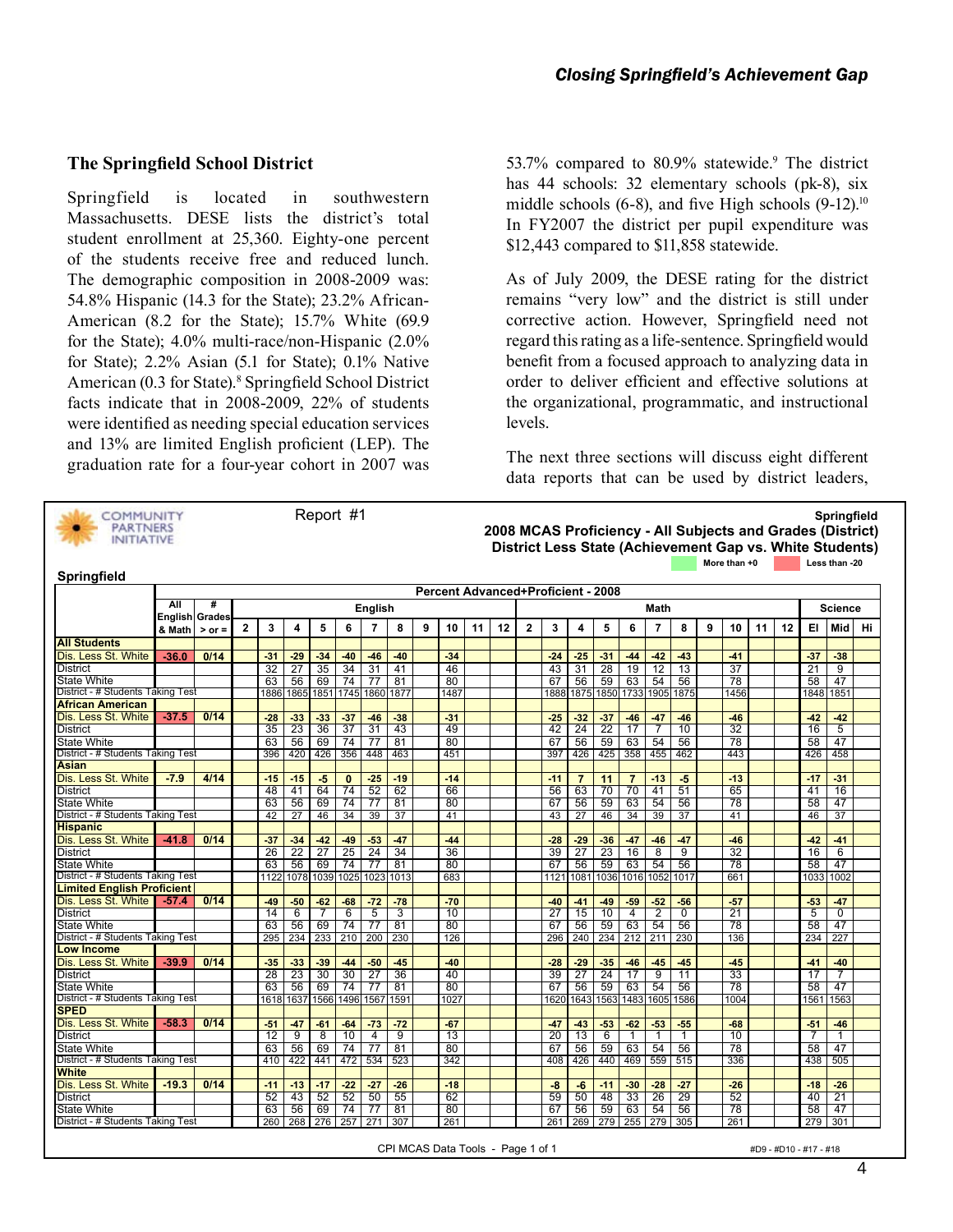school leaders, and teachers to help identify areas of concern and steps for action.

#### **Use of Data by District Leaders**

In order to monitor needs and ensure improvement, school board members and district administrators need to determine which schools are doing well in meeting challenges (these merit acknowledgement and recognition) and which schools need more support or fundamental reform. This includes raising overall achievement as well as closing achievement gaps for students from historically disadvantaged subgroups. To this end, it is important to compare the performance of district subgroups with white students across the state to determine whether each student group is receiving an education that prepares them for success in broader society after high school.

#### *District Leader: District-wide Reports*

An initial step for a district leader reviewing MCAS data might be to look at district-wide achievement and identify gaps in academic performance for historically disadvantaged student groups. Report #1, drawn from Springfield MCAS data, examines the percentage of students at the proficient and advanced levels for major student subgroups, in each grade and subject. It compares the results for each subgroup with results for white students across the state. It addresses whether students from different subgroups are obtaining an equitable education.

In Report #1, the first column on the left lists the student subgroups by row, while the second column shows the gap in the percent attaining proficiency between each group and white students throughout the state. The third column indicates the number of grades for which the group met or exceeded the performance of white students statewide. Further to the right, similar results are available for each grade and subject. The gap for Springfield's African American students across academic subjects is very large - 37.5 percentage points out of 100. The gap

for Springfield Hispanic students is even larger - 41.8 percentage points. Neither subgroup met or exceeded the performance of white students in any of the grades or subjects tested. Notably, there is also a substantial gap—19.3 percentage points—between white Springfield students and white students statewide.

A Springfield district leader, analyzing the data in Report #1 in greater detail, would also notice that the achievement gaps typically widen as students move up the grades. In Math, Springfield's African American students are 25 percentage points behind in third grade (42 percent proficient compared to 67 percent proficient); by tenth grade, however, the gap has ballooned to 46 percentage points (32 percent proficient compared to 78 percent proficient). A similar pattern exists for other subgroups. Springfield white students are only 8 percentage points behind white students state-wide in third grade Math (59 percent proficient compared to 67 percent proficient); by tenth grade, the gap has more than tripled to 26 percentage points (52 percent proficient compared to 78 percent proficient).

Such trends must be analyzed carefully, however. For example, a reduction of the gap in English achievement for Hispanic students between seventh and tenth grade (from 53 percentage points to 44 percentage points) is probably not as positive as it at first appears. The number of Hispanic students enrolled in Springfield drops from 1,023 students in seventh grade to only 683 in tenth grade. Since dropouts tend to under-perform academically, the apparent reduction in the gap is most likely due to lower-performing Hispanic students leaving the school system, which would artificially inflate the high school results. Further investigation of the test scores of Hispanic dropouts would confirm whether this is in fact the case.

Alternatively, instead of comparing the performance of each subgroup with white students across the state, one could analyze the extent of the achievement gap for students from disadvantaged subgroups with white students enrolled within the same district. However, a district with low overall scores may be relatively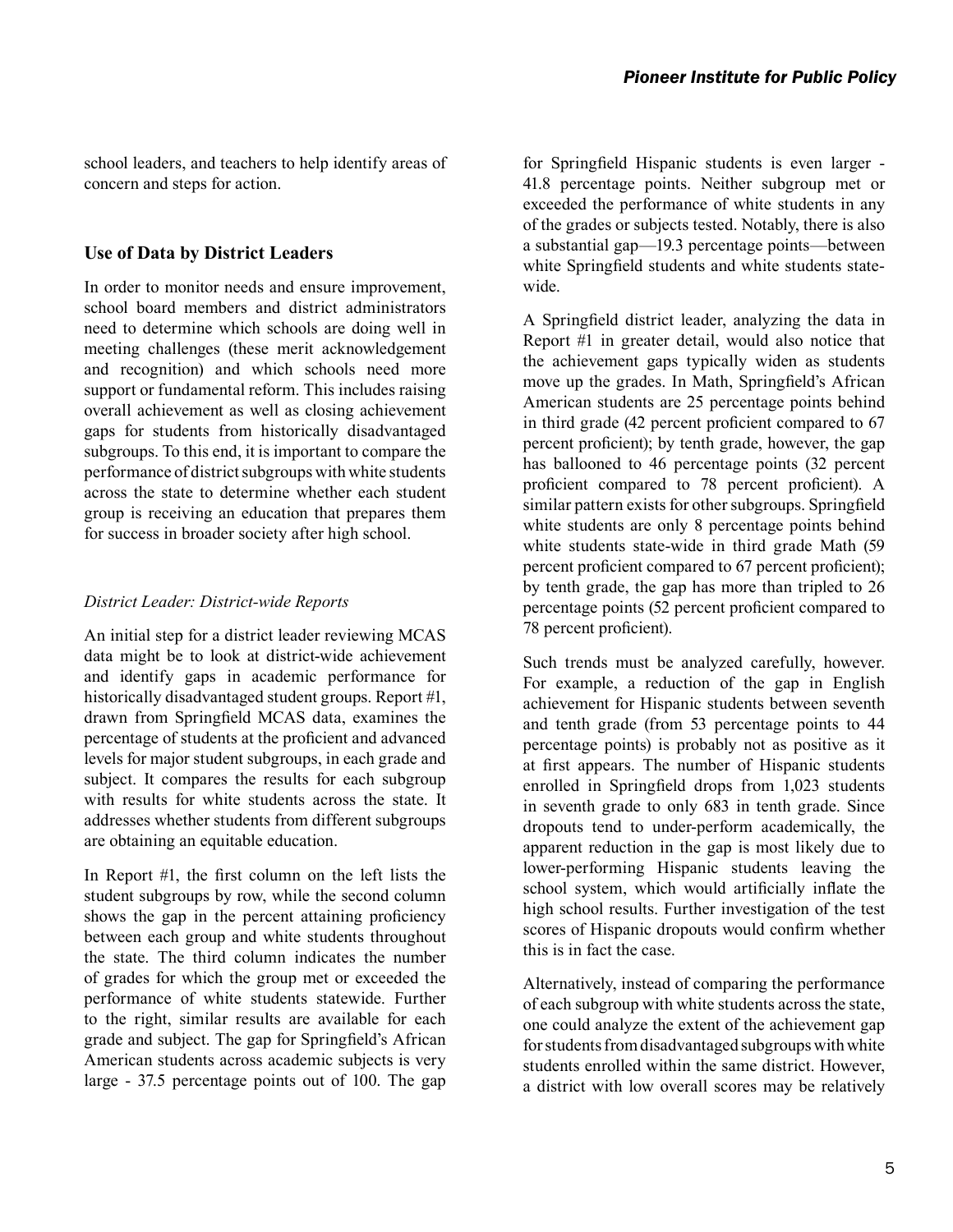unsuccessful with students who are white as well as students from other groups (as shown above for Springfield). Comparison with white students across the state provides a useful perspective of minority students' success when contrasted with a larger proportion of the population.

Similarly, one might also compare the performance of students in each subgroup with the performance of students in the same subgroup statewide. By itself, such analysis ignores significant inequities between students from different groups but, in conjunction with other reports, can be informative. Springfield students perform worse in each subgroup even when compared to students from the same subgroups statewide. For example, the percent of African American students in Springfield attaining Proficiency in English and math is 7.7 points lower than African American students statewide; the percent of Springfield's Hispanic students achieving Proficiency in the same subjects is 9.1 points lower than Hispanic students statewide. Significantly, third grade African American students in Springfield perform slightly better than African American third graders statewide. However, this advantage is lost by fourth grade; by eighth grade, they are 15 points behind African American students statewide in English and 14 points behind in Math. In fact, for all Springfield subgroups, the performance declines at higher grades when compared to the same subgroup statewide.

| <b>COMMUNITY</b><br><b>PARTNERS</b><br><b>INITIATIVE</b> |                       |            |                |              |                 | Report #2    |   |                |   |   |    |    |    |              |                                           |                |                |   |                |   |   | More than +0 |    |    |             | Less than -20  | Springfield<br>2008 MCAS Proficiency - All Subjects and Grades (Each School)<br>School Less State (Achievement Gap vs. White Students) |
|----------------------------------------------------------|-----------------------|------------|----------------|--------------|-----------------|--------------|---|----------------|---|---|----|----|----|--------------|-------------------------------------------|----------------|----------------|---|----------------|---|---|--------------|----|----|-------------|----------------|----------------------------------------------------------------------------------------------------------------------------------------|
| Springfield - Mary M Lynch                               |                       |            |                |              |                 |              |   |                |   |   |    |    |    |              |                                           |                |                |   |                |   |   |              |    |    |             |                |                                                                                                                                        |
|                                                          |                       |            |                |              |                 |              |   |                |   |   |    |    |    |              | <b>Percent Advanced+Proficient - 2008</b> |                |                |   |                |   |   |              |    |    |             |                |                                                                                                                                        |
|                                                          | All                   | #          |                |              |                 |              |   |                |   |   |    |    |    |              |                                           |                |                |   |                |   |   |              |    |    |             |                |                                                                                                                                        |
|                                                          | <b>English Grades</b> |            |                |              |                 |              |   | English        |   |   |    |    |    |              |                                           |                |                |   | Math           |   |   |              |    |    |             | <b>Science</b> |                                                                                                                                        |
|                                                          | & Math                | $>$ or $=$ | $\overline{2}$ | 3            | 4               | 5            | 6 | $\overline{7}$ | 8 | 9 | 10 | 11 | 12 | $\mathbf{2}$ | 3                                         | 4              | 5              | 6 | $\overline{7}$ | 8 | 9 | 10           | 11 | 12 | EI.         | Mid            | Hi                                                                                                                                     |
| <b>All Students</b>                                      |                       |            |                |              |                 |              |   |                |   |   |    |    |    |              |                                           |                |                |   |                |   |   |              |    |    |             |                |                                                                                                                                        |
| Sch. Less St. White                                      | $-19.7$               | 0/6        |                | $-11$        | $-32$           | $-19$        |   |                |   |   |    |    |    |              | $-10$                                     | $-31$          | $-15$          |   |                |   |   |              |    |    | $-33$       |                |                                                                                                                                        |
| School                                                   |                       |            |                | 52           | $\overline{24}$ | 50           |   |                |   |   |    |    |    |              | 57                                        | 25             | 44             |   |                |   |   |              |    |    | 25          |                |                                                                                                                                        |
| <b>State White</b>                                       |                       |            |                | 63           | 56              | 69           |   |                |   |   |    |    |    |              | 67                                        | 56             | 59             |   |                |   |   |              |    |    | 58          |                |                                                                                                                                        |
| School - # Students Taking Test                          |                       |            |                | 43           | 45              | 48           |   |                |   |   |    |    |    |              | 42                                        | 45             | 48             |   |                |   |   |              |    |    | 48          |                |                                                                                                                                        |
| <b>African American</b>                                  |                       |            |                |              |                 |              |   |                |   |   |    |    |    |              |                                           |                |                |   |                |   |   |              |    |    |             |                |                                                                                                                                        |
| Sch. Less St. White                                      | $-14.8$               | 2/6        |                | $\mathbf{0}$ | $-29$           | $-22$        |   |                |   |   |    |    |    |              | 14                                        | $-29$          | $-23$          |   |                |   |   |              |    |    | $-40$       |                |                                                                                                                                        |
| School                                                   |                       |            |                | 63           | $\overline{27}$ | 47           |   |                |   |   |    |    |    |              | 81                                        | 27             | 36             |   |                |   |   |              |    |    | 18          |                |                                                                                                                                        |
| <b>State White</b>                                       |                       |            |                | 63           | 56              | 69           |   |                |   |   |    |    |    |              | 67                                        | 56             | 59             |   |                |   |   |              |    |    | 58          |                |                                                                                                                                        |
| School - # Students Taking Test                          |                       |            |                | 11           | 11              | 17           |   |                |   |   |    |    |    |              | 11                                        | 11             | 17             |   |                |   |   |              |    |    | 17          |                |                                                                                                                                        |
| Asian                                                    |                       |            |                |              |                 |              |   |                |   |   |    |    |    |              |                                           |                |                |   |                |   |   |              |    |    |             |                |                                                                                                                                        |
| Sch. Less St. White                                      |                       |            |                |              |                 |              |   |                |   |   |    |    |    |              |                                           |                |                |   |                |   |   |              |    |    |             |                |                                                                                                                                        |
| School                                                   |                       |            |                |              |                 |              |   |                |   |   |    |    |    |              |                                           |                |                |   |                |   |   |              |    |    |             |                |                                                                                                                                        |
| <b>State White</b>                                       |                       |            |                |              |                 |              |   |                |   |   |    |    |    |              |                                           |                |                |   |                |   |   |              |    |    |             |                |                                                                                                                                        |
| School - # Students Taking Test                          |                       |            |                |              |                 |              |   |                |   |   |    |    |    |              |                                           |                |                |   |                |   |   |              |    |    |             |                |                                                                                                                                        |
| <b>Hispanic</b>                                          |                       |            |                |              |                 |              |   |                |   |   |    |    |    |              |                                           |                |                |   |                |   |   |              |    |    |             |                |                                                                                                                                        |
| Sch. Less St. White                                      | $-28.2$               | 0/6        |                | $-13$        | $-45$           | $-33$        |   |                |   |   |    |    |    |              | $-14$                                     | $-40$          | $-24$          |   |                |   |   |              |    |    | $-40$       |                |                                                                                                                                        |
| School                                                   |                       |            |                | 50           | 11              | 36           |   |                |   |   |    |    |    |              | 53                                        | 16             | 35             |   |                |   |   |              |    |    | 18          |                |                                                                                                                                        |
| <b>State White</b>                                       |                       |            |                | 63           | 56              | 69           |   |                |   |   |    |    |    |              | 67                                        | 56             | 59             |   |                |   |   |              |    |    | 58          |                |                                                                                                                                        |
| School - # Students Taking Test                          |                       |            |                | 22           | 19              | 17           |   |                |   |   |    |    |    |              | 21                                        | 19             | 17             |   |                |   |   |              |    |    | 17          |                |                                                                                                                                        |
| <b>Limited English Proficient</b>                        |                       |            |                |              |                 |              |   |                |   |   |    |    |    |              |                                           |                |                |   |                |   |   |              |    |    |             |                |                                                                                                                                        |
| Sch. Less St. White                                      |                       |            |                |              |                 |              |   |                |   |   |    |    |    |              |                                           |                |                |   |                |   |   |              |    |    |             |                |                                                                                                                                        |
| School                                                   |                       |            |                |              |                 |              |   |                |   |   |    |    |    |              |                                           |                |                |   |                |   |   |              |    |    |             |                |                                                                                                                                        |
| State White                                              |                       |            |                |              |                 |              |   |                |   |   |    |    |    |              |                                           |                |                |   |                |   |   |              |    |    |             |                |                                                                                                                                        |
| School - # Students Taking Test                          |                       |            |                |              |                 |              |   |                |   |   |    |    |    |              |                                           |                |                |   |                |   |   |              |    |    |             |                |                                                                                                                                        |
| <b>Low Income</b>                                        |                       |            |                |              |                 |              |   |                |   |   |    |    |    |              |                                           |                |                |   |                |   |   |              |    |    |             |                |                                                                                                                                        |
| Sch. Less St. White -23.5                                |                       | 0/6        |                | $-18$        | $-30$           | $-24$        |   |                |   |   |    |    |    |              | $-15$                                     | $-30$          | $-24$          |   |                |   |   |              |    |    | $-35$       |                |                                                                                                                                        |
| School                                                   |                       |            |                | 45           | 26              | 45           |   |                |   |   |    |    |    |              | 52                                        | 26             | 35             |   |                |   |   |              |    |    | 23          |                |                                                                                                                                        |
| <b>State White</b>                                       |                       |            |                | 63           | 56              | 69           |   |                |   |   |    |    |    |              | 67                                        | 56             | 59             |   |                |   |   |              |    |    | 58          |                |                                                                                                                                        |
| School - # Students Taking Test                          |                       |            |                | 36           | 35              | 40           |   |                |   |   |    |    |    |              | 35                                        | 35             | 40             |   |                |   |   |              |    |    | 40          |                |                                                                                                                                        |
| <b>SPED</b>                                              |                       |            |                |              |                 |              |   |                |   |   |    |    |    |              |                                           |                |                |   |                |   |   |              |    |    |             |                |                                                                                                                                        |
| Sch. Less St. White                                      | $-56.5$               | 0/4        |                |              | $-49$           | $-69$        |   |                |   |   |    |    |    |              |                                           | $-49$          | $-59$          |   |                |   |   |              |    |    | $-58$       |                |                                                                                                                                        |
| School                                                   |                       |            |                |              | $\overline{7}$  | $\mathbf 0$  |   |                |   |   |    |    |    |              |                                           | $\overline{7}$ | $\mathbf 0$    |   |                |   |   |              |    |    | $\mathbf 0$ |                |                                                                                                                                        |
| <b>State White</b>                                       |                       |            |                |              | 56              | 69           |   |                |   |   |    |    |    |              |                                           | 56             | 59             |   |                |   |   |              |    |    | 58          |                |                                                                                                                                        |
| School - # Students Taking Test<br><b>White</b>          |                       |            |                |              | 15              | 10           |   |                |   |   |    |    |    |              |                                           | 15             | 10             |   |                |   |   |              |    |    | 10          |                |                                                                                                                                        |
|                                                          |                       |            |                |              |                 |              |   |                |   |   |    |    |    |              |                                           |                |                |   |                |   |   |              |    |    |             |                |                                                                                                                                        |
| Sch. Less St. White                                      | $-1.5$                | 2/2        |                |              |                 | $\mathbf{1}$ |   |                |   |   |    |    |    |              |                                           |                | $\overline{2}$ |   |                |   |   |              |    |    | $-20$       |                |                                                                                                                                        |
| School                                                   |                       |            |                |              |                 | 70           |   |                |   |   |    |    |    |              |                                           |                | 61             |   |                |   |   |              |    |    | 38          |                |                                                                                                                                        |
| <b>State White</b>                                       |                       |            |                |              |                 | 69           |   |                |   |   |    |    |    |              |                                           |                | 59             |   |                |   |   |              |    |    | 58          |                |                                                                                                                                        |
| School - # Students Taking Test                          |                       |            |                |              |                 | 13           |   |                |   |   |    |    |    |              |                                           |                | 13             |   |                |   |   |              |    |    | 13          |                |                                                                                                                                        |

CPI MCAS Data Tools - Page 1 of 1  $\mu$ D10 - #D10 - #D11 - #18 - #19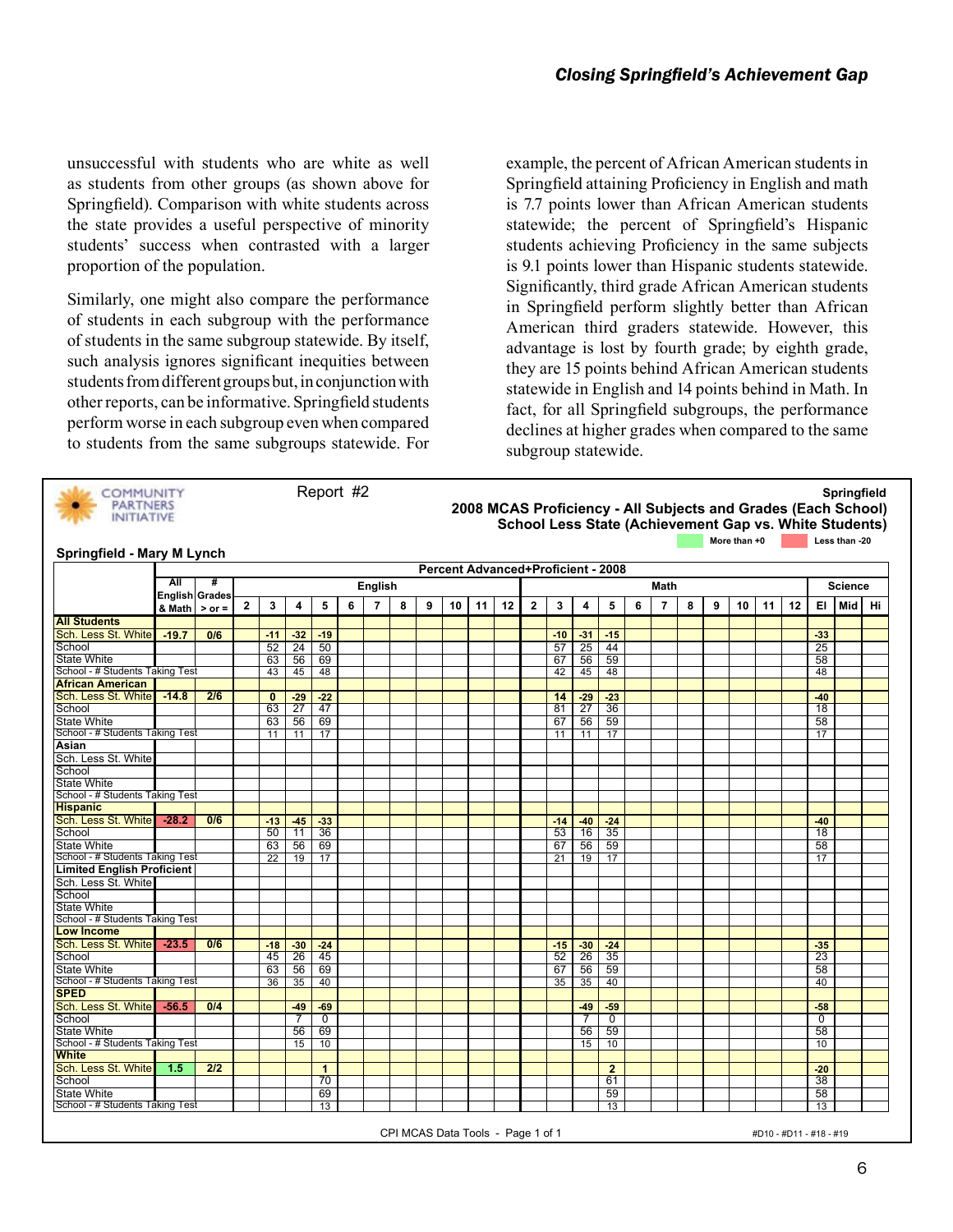#### *District Leader: School-by-School Reports*

In addition to identifying district-wide issues that require attention, a district leader will want to review data for each individual school. Monitoring the progress of each school empowers district administrators to identify which particular schools require assistance or intervention.

The next report could help a district leader analyze the extent of achievement gaps between student subgroups for individual schools. Report #2 indicates that white students at the Mary M. Lynch school in Springfield are performing at about the same level as white students across the state; though the school serves a relatively small population of white students, it is still commendable given the overall district's lower level of success with white students. However, the school is less successful with students in other subgroups. Hispanic students are performing 28.2 percentage points below the white students statewide, while a gap of 14.8 percentage points occurs for African American students. Beyond the overall scores, a district leader may notice that students at the Mary Lynch school perform better on MCAS at grade 3 than at grades 4 and 5 for multiple subgroups, including African American, Hispanic and low-income students. Students throughout the state decline on the grade 4 MCAS, so it is important

| <b>COMMUNITY</b><br><b>PARTNERS</b><br><b>INITIATIVE</b>      |      | <b>MCAS Performance Over Time</b><br>Report #3<br>2006, 2007, 2008 MCAS Tests: Math |      |      |              |      |                                                                       |                               |      |      |      |      |      | <b>Entire School</b> |      |           |           |                          |    |  |
|---------------------------------------------------------------|------|-------------------------------------------------------------------------------------|------|------|--------------|------|-----------------------------------------------------------------------|-------------------------------|------|------|------|------|------|----------------------|------|-----------|-----------|--------------------------|----|--|
| Standard/Strand/Type                                          |      |                                                                                     |      |      |              |      |                                                                       |                               |      |      |      |      |      |                      |      |           |           |                          |    |  |
| at least 10 points                                            |      | <b>HIGHER</b>                                                                       |      |      | <b>LOWER</b> |      |                                                                       | than All Items for the School |      |      |      |      |      |                      |      |           |           | <b>Hispanic Students</b> |    |  |
| Grade                                                         |      | 3                                                                                   |      |      | 4            |      |                                                                       | 5                             |      |      | 6    |      |      | 7                    |      |           | 8         |                          | 10 |  |
| Year                                                          |      |                                                                                     |      |      |              |      | 2006 2007 2008 2006 2007 2008 2006 2007 2008 2006 2007 2008 2006 2007 |                               |      |      |      |      |      |                      |      | 2008 2006 | 2007 2008 |                          |    |  |
| School Percentages, Proficiency Index, and Number of Students |      |                                                                                     |      |      |              |      |                                                                       |                               |      |      |      |      |      |                      |      |           |           |                          |    |  |
| Advanced+Proficient                                           | 24   | 8                                                                                   | 37   | 10   | 26           | 6    | 19                                                                    | 16                            | 13   | 17   | 22   | 17   | 14   | 20                   | 15   | 31        | 14        | 31                       |    |  |
| Needs Improvement                                             | 55   | 32                                                                                  | 23   | 30   | 61           | 39   | 39                                                                    | 32                            | 39   | 41   | 38   | 36   | 50   | 43                   | 53   | 44        | 55        | 45                       |    |  |
| Warning                                                       | 21   | 59                                                                                  | 40   | 60   | 13           | 56   | 42                                                                    | 52                            | 47   | 41   | 41   | 47   | 36   | 37                   | 32   | 25        | 31        | 24                       |    |  |
| <b>Proficiency Index</b>                                      | 63.2 | 43.2                                                                                | 61.4 | 41.7 | 67.1         | 39.6 | 52.1                                                                  | 46.8                          | 48.0 | 53.4 | 57.0 | 49.3 | 50.0 | 53.6                 | 56.6 | 65.6      | 56.0      | 63.8                     |    |  |
| Number of Students                                            | 38   | 37                                                                                  | 35   | 30   | 38           | 36   | 36                                                                    | 31                            | 38   | 29   | 32   | 36   | 28   | 35                   | 34   | 16        | 29        | 29                       |    |  |
| <b>State MCAS Threshold Scores</b>                            |      |                                                                                     |      |      |              |      | (percent correct)                                                     |                               |      |      |      |      |      |                      |      |           |           |                          |    |  |
| Advanced                                                      | 100  | 93                                                                                  | 90   | 91   | 89           | 85   | 87                                                                    | 89                            | 85   | 91   | 87   | 91   | 89   | 91                   | 91   | 91        | 89        | 87                       |    |  |
| Proficient                                                    | 83   | 75                                                                                  | 75   | 80   | 76           | 72   | 72                                                                    | 70                            | 69   | 74   | 70   | 74   | 70   | 70                   | 72   | 72        | 69        | 67                       |    |  |
| Needs Improvement                                             | 60   | 55                                                                                  | 55   | 50   | 44           | 44   | 46                                                                    | 44                            | 43   | 48   | 48   | 50   | 46   | 48                   | 48   | 48        | 43        | 44                       |    |  |
|                                                               |      |                                                                                     |      |      |              |      | <b>School Average Percent Correct</b>                                 |                               |      |      |      |      |      |                      |      |           |           |                          |    |  |
| <b>All Items</b>                                              | 70   | 49                                                                                  | 62   | 50   | 63           | 42   | 50                                                                    | 46                            | 45   | 54   | 57   | 53   | 51   | 52                   | 55   | 63        | 51        | 55                       |    |  |
| Strand:                                                       |      |                                                                                     |      |      |              |      |                                                                       |                               |      |      |      |      |      |                      |      |           |           |                          |    |  |
| NS: Number Sense and<br><b>Operations</b>                     | 73   | 44                                                                                  | 59   | 50   | 66           | 44   | 50                                                                    | 51                            | 51   | 56   | 57   | 54   | 54   | 42                   | 58   | 61        | 53        | 55                       |    |  |
| PR: Patterns, Relations,                                      | 73   | 45                                                                                  | 73   | 52   | 64           | 47   | 58                                                                    | 39                            | 47   | 57   | 59   | 57   | 51   | 58                   | 65   | 66        | 55        | 58                       |    |  |
| and Algebra<br><b>GE: Geometry</b>                            | 57   | 57                                                                                  | 65   | 42   | 53           | 43   | 39                                                                    | 53                            | 52   | 49   | 49   | 54   | 52   | 62                   | 35   | 63        | 58        | 63                       |    |  |
| ME: Measurement                                               | 68   | 44                                                                                  | 60   | 35   | 50           | 31   | 51                                                                    | 27                            | 30   | 43   | 66   | 46   | 38   | 30                   | 43   | 54        | 30        | 42                       |    |  |
| SP: Data Analysis,<br><b>Statistics, and Probability</b>      | 72   | 57                                                                                  | 57   | 62   | 69           | 39   | 42                                                                    | 58                            | 38   | 62   | 52   | 49   | 55   | 65                   | 59   | 68        | 53        | 57                       |    |  |
| lltem Type:                                                   |      |                                                                                     |      |      |              |      |                                                                       |                               |      |      |      |      |      |                      |      |           |           |                          |    |  |
| <b>MC: Multiple Choice</b>                                    | 73   | 52                                                                                  | 70   | 59   | 68           | 57   | 56                                                                    | 51                            | 51   | 65   | 60   | 60   | 54   | 55                   | 60   | 67        | 58        | 60                       |    |  |
| <b>SA: Short Answer</b>                                       | 62   | 51                                                                                  | 59   | 40   | 69           | 22   | 54                                                                    | 49                            | 58   | 54   | 28   | 51   | 52   | 55                   | 61   | 61        | 41        | 50                       |    |  |
| <b>OR: Open Response</b>                                      | 64   | 39                                                                                  | 45   | 40   | 54           | 24   | 40                                                                    | 39                            | 34   | 40   | 59   | 43   | 46   | 48                   | 46   | 58        | 44        | 50                       |    |  |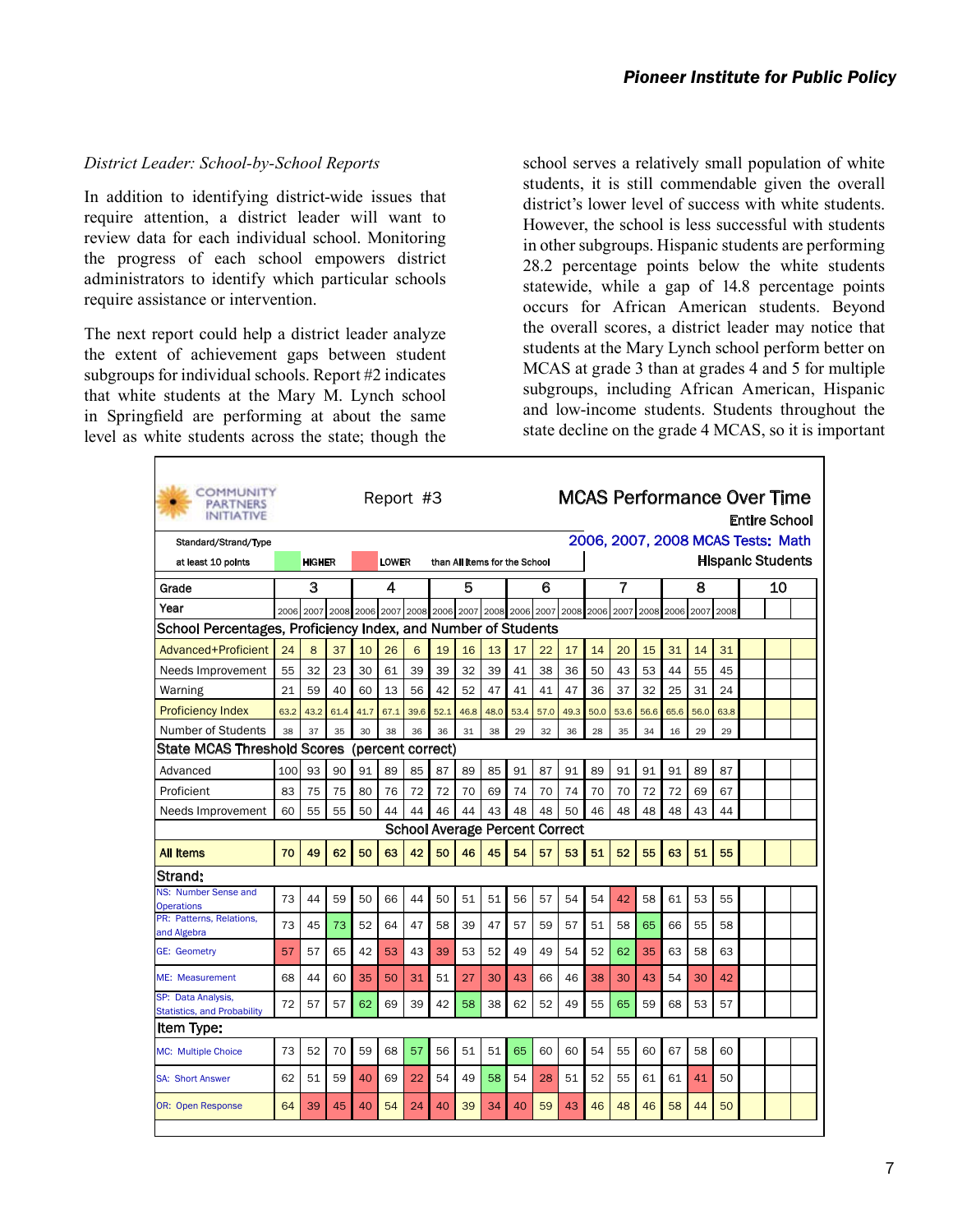to note that the decline for subgroups at Mary Lynch also occurs between grades 3 and 5. For example, the difference between African American students in the school and white students statewide in English is 0 points at third grade but -22 at fifth grade. Similarly in Math, the difference is +14 in favor of the school's African American students at third grade, but -23 at fifth grade.

As a district and school user of these data, it would be interesting to monitor the third grade cohort and make sure they continue to do well as they advance up the grades. Multiple reasons are possible for the relatively high scores in third grade. Especially strong curriculum and instruction in grades K through 2 may be a contributing factor, as well as what is occurring in third grade itself. A district leader reviewing these data may well wish to encourage the school administrator to investigate the apparent drop off in fourth grade and fifth grade and possible interventions. Depending on the findings of this investigation, solutions may include modifications to the professional development received by teachers at these grades, replacement of student textbooks and other possibilities.

#### **Use of Data by School Leaders**

#### *School Leader: School-wide Results*

Beyond gaps in performance between student subgroups, district and school leaders will also want to focus on data addressing other important areas. These include student performance on different content categories within each academic subject, as well as trends over multiple years.

Initially, a school administrator might review a report that provides performance data for each grade level in the school. After analyzing those data, he or she may then turn to student performance in each subgroup.

Report #3 illustrates MCAS Math performance for Hispanic students over a three-year period at an individual school. By following the performance of a class of students from one grade to the next, a school

leader can identify challenges they may encounter as they progress. For example, in Report #3, students obtained a Proficiency Index score of 63.2 in third grade (2006), a Proficiency Index score of 67.1 in fourth grade (2007), but then dropped to a Proficiency Index score of 48.0 in fifth grade (2008). Similarly, 24% scored Proficient or above in third grade (2006), 26% scored Proficient or above in fourth grade (2007), then only 13% scored Proficient or above in fifth grade (2008). These are two different ways of looking at the same data, but they are telling the same tale.

Such data will only be used if it is timely, available in a format that is accessible to educators, and designed to support sound decision-making.

A school leader reviewing these data may conclude two things. First, since in the top scoring year (2007) only 26% of the students attained proficiency, that the overall performance at all three grades indicates a need for major improvement. But, second, there seems to have occurred a significant drop-off in performance between 2007 and 2008, from fourth grade to fifth grade, which requires further investigation. The school leader might check whether there was a significant change in the composition of the student group in that year (e.g., a substantial departure of higher-achieving students replaced by an influx of lower-achieving students). If the group of students did not change substantially, the next step would involve determining whether performance declined for most students at this grade, or whether the decline was limited to this population. Depending on the answer to that question, a school administrator might focus additional investigation on the fifth grade curriculum or professional development, or on instruction in particular classroom(s).

A school leader may also notice on Report #3 that students are disproportionately encountering difficulty on Open Response (OR) test questions. The first step would be to review the Open Response test questions, which are publicly released. If these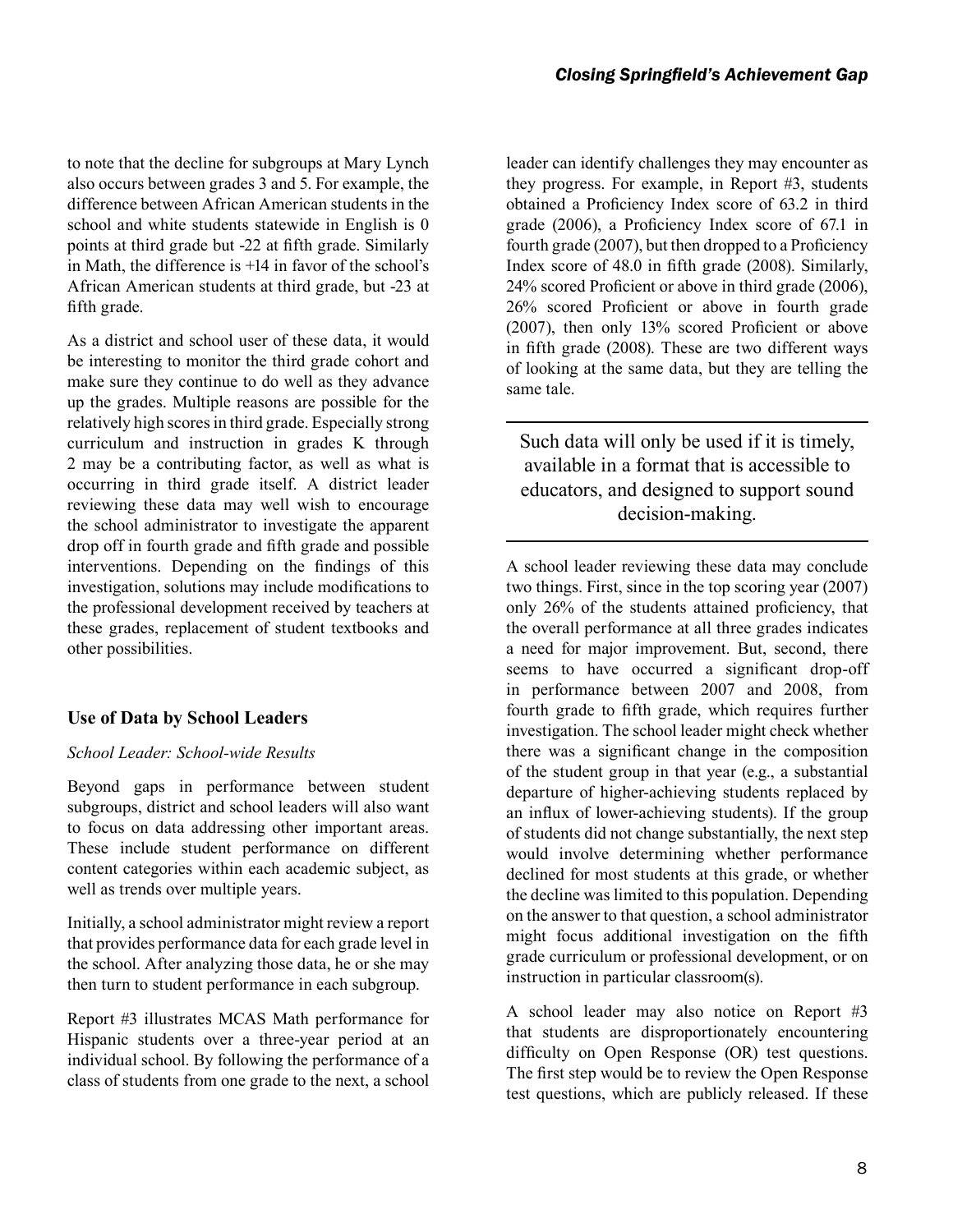address diverse skills, and students tend to perform better on multiple-choice questions assessing a similar range of skills, it may be that students require additional practice with the Open Response format. On the other hand, if it is found that the Open Response items tend to focus on particular skills that are best assessed using this format, the cause of students' difficulty could be either the format or a deficit in the underlying skills. Of course, it is quite possible that students require instruction in both the underlying skills and the item format.

| COMMUNITY<br>PARTNERS<br><b>INITIATIVE</b>        |              |               |       |                |        |              | <b>MCAS Performance by Teacher</b><br>Entire Grade |
|---------------------------------------------------|--------------|---------------|-------|----------------|--------|--------------|----------------------------------------------------|
| Report #4                                         |              |               |       |                |        |              | MCAS Test: 2008 Math Grade 5                       |
| Standard/Strand/Type at least 10 points           |              |               |       | <b>HIGHER</b>  |        | <b>LOWER</b> | than All Items                                     |
| State MCAS Threshold Scores (Percent Correct)     |              |               |       |                |        |              |                                                    |
| Advanced                                          | 85           |               |       |                |        |              |                                                    |
| Proficient                                        | 69           |               |       |                |        |              |                                                    |
| Needs Improvement                                 | 43           |               |       |                |        |              |                                                    |
| <b>Teacher</b>                                    | Entire Grade | State Average | BAKER | <b>DONOVAN</b> | HARRIS |              |                                                    |
| % Adv+Proficient                                  | 25           | 52            | 24    | 28             | 24     |              |                                                    |
| % Needs Improve                                   | 36           | 30            | 40    | 36             | 32     |              |                                                    |
| % Warning                                         | 39           | 17            | 36    | 36             | 44     |              |                                                    |
| <b>Proficiency Index</b>                          | 55.3         | 76.2          | 57.0  | 56.0           | 53.0   |              |                                                    |
| # All Students                                    | 75           |               | 25    | 25             | 25     |              |                                                    |
| # Adv+Proficient                                  | 19           |               | 6     | 7              | 6      |              |                                                    |
| # Needs Improve                                   | 27           |               | 10    | 9              | 8      |              |                                                    |
| # Warning                                         | 29           |               | 9     | 9              | 11     |              |                                                    |
| <b>Average Percent Correct</b>                    |              |               |       |                |        |              |                                                    |
| <b>All Items</b>                                  | 51           | 66            | 51    | 52             | 50     |              |                                                    |
| Strand:                                           |              |               |       |                |        |              |                                                    |
| NS: Number Sense and                              | 55           | 68            | 57    | 58             | 50     |              |                                                    |
| Operations<br>PR: Patterns, Relations,            | 53           | 67            | 51    | 54             | 55     |              |                                                    |
| and Algebra                                       |              |               |       |                |        |              |                                                    |
| GE: Geometry                                      | 57           | 71            | 61    | 57             | 54     |              |                                                    |
| ME: Measurement                                   | 35           | 53            | 36    | 36             | 33     |              |                                                    |
| SP: Data Analysis,<br>Statistics, and Probability | 46           | 65            | 41    | 42             | 55     |              |                                                    |
| Item Type:                                        |              |               |       |                |        |              |                                                    |
| MC: Multiple Choice                               | 56           | 71            | 58    | 55             | 55     |              |                                                    |
| SA: Short Answer                                  | 61           | 72            | 65    | 56             | 62     |              |                                                    |
| OR: Open Response                                 | 41           | 56            | 38    | 45             | 40     |              |                                                    |

#### *School Leader: Classroom-by-Classroom Results*

School leaders need to look at student performance in different classrooms. Report #4 provides data regarding the mathematics performance of three fifth grade classrooms, including overall math scores, performance for each content strand on the test and percent correct for each item type (i.e., multiple choice, short answer, open response). It allows performance in each of these areas to be compared to the assessment's proficiency thresholds, state averages, and the overall performance of each class.

A school leader reviewing Report #4 would notice the areas highlighted by the report but would rely on professional expertise in determining which areas require increased attention. She may note that Baker's class results on the Geometry strand are lightly highlighted, indicating that the students performed better on that strand. However, she would also notice that the students only scored 61 percent correct in this area, yet the threshold is 69 percent for Proficient and 85 percent for Advanced. Baker's class has not yet attained mastery even in this area and the school leader would expect to see further improvement.

The school leader would bring to bear similar judgment in interpreting results in other areas, including content strands more heavily highlighted for low performance. It is important to note the areas in which students score the lowest. However, it cannot be assumed that the lowest content strands should necessarily receive the most immediate attention. For example, the content strand "Measurement" is highlighted for low performance for all three classrooms in Report #4. A school leader discussing with her teachers the content strands meriting increased focus would consider several factors. For example, Number Sense includes skills that are often useful for success in other content strands; if students are not yet proficient in Number Sense, even if they score higher than in other strands, it might make sense to focus first in that area. She would work with her teachers in identifying the most effective scope and sequence for the skills required.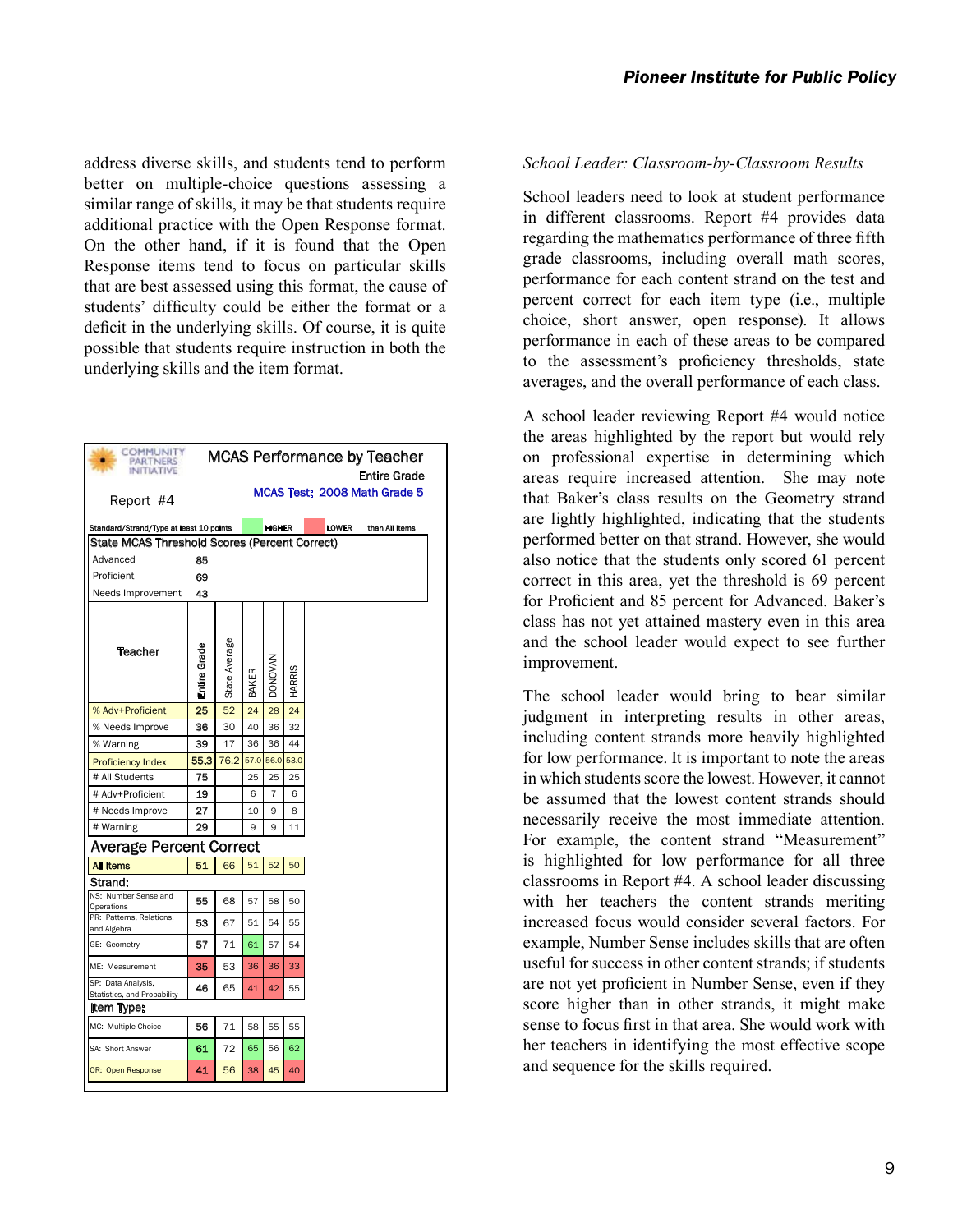Report #5 is a sample of the item performance report at fifth grade in Math. The example provides student results for three fifth grade classes on an individual test item. The report contains the full item. The information at the top left includes the test year, grade level, question number, type (item format), and the percent of students statewide that answered the item correctly. The left side of the table at the bottom displays the percent of students in each class who answered the item correctly, as well as the difference with the statewide result. The right side of the same table indicates the percent of students in each class that selected each option for this four-choice question. The correct option ("C") is identified in its column.

| Year 2008<br>Grade 5<br>Question 7<br>Type-MC<br><b>SP-2</b><br>State-76% | <b>INITIATIVE</b><br>7)<br>0<br>А.<br>B. | shown on the line plot below.<br>X<br>X X<br>X X X X<br>X X X X X<br>x x x x x<br>1<br>2<br>3<br>2 or fewer siblings?<br>3<br>5 | Х<br>5<br>4<br>6<br>in Ms. Ortega's Class | Teacher Minus State - at least +0%<br>Ms. Ortega recorded the number of<br>siblings (brothers and sisters) each<br>student in her class has. Her data are<br>7<br>8<br>9<br>Number of Siblings of Students<br>What is the total number of students<br>in Ms. Ortega's class who have | X<br>10 |        | MCAS Test: 2008 Math Grade 5<br>Multiple Choice incorrect - at least 20% |         | <b>Entire Grade</b><br>Students: 75 |
|---------------------------------------------------------------------------|------------------------------------------|---------------------------------------------------------------------------------------------------------------------------------|-------------------------------------------|--------------------------------------------------------------------------------------------------------------------------------------------------------------------------------------------------------------------------------------------------------------------------------------|---------|--------|--------------------------------------------------------------------------|---------|-------------------------------------|
|                                                                           |                                          |                                                                                                                                 |                                           |                                                                                                                                                                                                                                                                                      |         |        |                                                                          |         |                                     |
|                                                                           |                                          | C. 12                                                                                                                           |                                           |                                                                                                                                                                                                                                                                                      |         |        |                                                                          |         |                                     |
|                                                                           |                                          | D. 20                                                                                                                           |                                           |                                                                                                                                                                                                                                                                                      |         |        |                                                                          |         |                                     |
| <b>Teacher</b>                                                            |                                          | Number                                                                                                                          | Teacher                                   | <b>Teacher</b>                                                                                                                                                                                                                                                                       |         |        | <b>Multiple Choice</b>                                                   |         |                                     |
| <b>Entire Grade</b>                                                       |                                          | <b>Students</b><br>75                                                                                                           | Percent<br>52                             | <b>Minus State</b><br>$-24$                                                                                                                                                                                                                                                          | Α<br>29 | в<br>7 | C - Correct<br>52                                                        | D<br>12 | <b>Blank</b><br>0                   |
| BAKER                                                                     |                                          | 25                                                                                                                              | 36                                        | $-40$                                                                                                                                                                                                                                                                                | 48      | 4      | 36                                                                       | 12      | 0                                   |
|                                                                           |                                          |                                                                                                                                 |                                           |                                                                                                                                                                                                                                                                                      |         |        |                                                                          |         |                                     |
| DONOVAN                                                                   |                                          | 25                                                                                                                              | 44                                        | $-32$                                                                                                                                                                                                                                                                                | 28      | 16     | 44                                                                       | 12      | 0                                   |

In this case, 52 percent of the entire grade answered this item correctly, compared with 76 percent statewide, which results in a difference of -24. But the overall score masks substantial differences in results between the three classrooms. Thirty-six percent of students in Baker's class answered the item correctly, 44 percent in Donovan's class, and 76 percent in Harris' class. While Baker's and Donovan's classes had more difficulty, Harris's class achieved the same level correct as students statewide.

With precise information about the performance of the students in each class on individual items, educators can ask better questions in order to make better decisions. For example, is Harris using different

instructional strategies to teach skills necessary for this item, or did Harris' students begin the year with stronger prerequisite skills that allowed them to benefit more from the same type of instruction? Why is Harris' class more successful on this item, despite being weaker than the other classes in overall math performance? This might support the notion that Harris is using a particularly effective approach to teaching these skills, one that may benefit other teachers.

A school leader may also notice that students in the classes that had trouble with this item tended to select the first option ("A"). In this case, more students in Baker's class selected "A" than selected the correct answer ("C").

When analyzing student errors on multiple choice items, the possibility that the student guessed correctly or incorrectly is always present. A wise school leader or classroom educator would, therefore, interpret such data with caution. However, given the large percentage of students who incorrectly determined that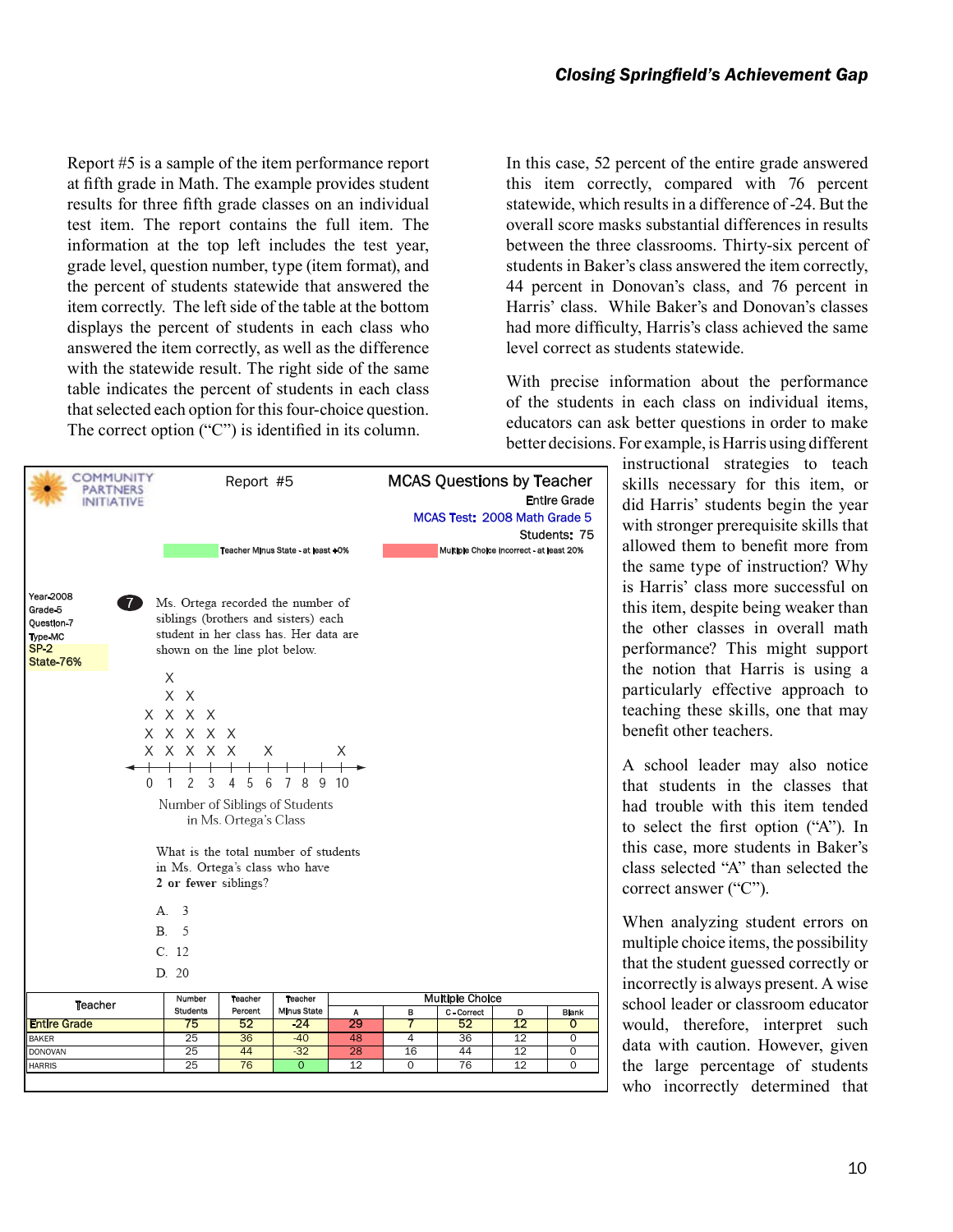| COMMUNITY<br>PARTNERS<br><b>INITIATIVE</b>               |                     |               |          |                |          |              | <b>MCAS Performance</b><br><b>Current Classes: 2009 Math Grade 7</b> |
|----------------------------------------------------------|---------------------|---------------|----------|----------------|----------|--------------|----------------------------------------------------------------------|
|                                                          |                     |               |          |                |          |              | MCAS Test: 2008 Math Grade 6                                         |
| Report #6                                                |                     |               |          |                |          |              | <b>Teacher: SMITH</b>                                                |
| Standard/Strand/Type at least 10 points                  |                     |               |          | <b>HIGHER</b>  |          | <b>LOWER</b> | than All Items                                                       |
| <b>State MCAS Threshold Scores (Percent Correct)</b>     |                     |               |          |                |          |              |                                                                      |
| Advanced                                                 | 91                  |               |          |                |          |              |                                                                      |
| Proficient                                               | 74                  |               |          |                |          |              |                                                                      |
| Needs Improvement                                        | 50                  |               |          |                |          |              |                                                                      |
| Current<br>Classes                                       | All Current Classes | State Average | $7-1-Ma$ | $7 - 2 - Ma$   | $7-3-Ma$ |              |                                                                      |
| % Adv+Proficient                                         | 30                  | 56            | 23       | 38             | 30       |              |                                                                      |
| % Needs Improve                                          | 38                  | 26            | 41       | 46             | 25       |              |                                                                      |
| % Warning                                                | 32                  | 18            | 36       | 17             | 45       |              |                                                                      |
| <b>Proficiency Index</b>                                 | 62.5                | 77.6          | 60.2     | 69.8           | 56.3     |              |                                                                      |
| # All Students                                           | 66                  |               | 22       | 24             | 20       |              |                                                                      |
| # Adv+Proficient                                         | 20                  |               | 5        | 9              | 6        |              |                                                                      |
| # Needs Improve                                          | 25                  |               | 9        | 11             | 5        |              |                                                                      |
| # Warning                                                | 21                  |               | 8        | $\overline{4}$ | 9        |              |                                                                      |
| <b>Average Percent Correct</b>                           |                     |               |          |                |          |              |                                                                      |
| <b>All Items</b>                                         | 61                  | 72            | 59       | 65             | 59       |              |                                                                      |
| Strand                                                   |                     |               |          |                |          |              |                                                                      |
| NS: Number Sense and<br><b>Operations</b>                | 64                  | 74            | 65       | 68             | 59       |              |                                                                      |
| PR: Patterns, Relations,<br>and Algebra                  | 64                  | 76            | 59       | 69             | 64       |              |                                                                      |
| <b>GE: Geometry</b>                                      | 60                  | 72            | 62       | 62             | 54       |              |                                                                      |
| ME: Measurement                                          | 55                  | 61            | 49       | 61             | 56       |              |                                                                      |
| SP: Data Analysis,<br><b>Statistics, and Probability</b> | 58                  | 69            | 55       | 61             | 57       |              |                                                                      |
| Item Type:                                               |                     |               |          |                |          |              |                                                                      |
| <b>MC: Multiple Choice</b>                               | 68                  | 77            | 67       | 71             | 65       |              |                                                                      |
| <b>SA: Short Answer</b>                                  | 61                  | 71            | 58       | 66             | 57       |              |                                                                      |
| OR: Open Response                                        | 52                  | 64            | 49       | 57             | 50       |              |                                                                      |

"A" was the correct answer it may be useful to try to determine why it was so often selected rather than the correct answer. Reviewing the results for a cluster of individual items focusing on very similar skills may further strengthen any conclusions.

### **Use of Data by Teachers**

#### *Teacher: Section-by-Section Results*

A teacher with multiple sections, such as an upper grade math teacher, may find Report #6 useful, which

is analogous to Report #4. Report #6 provides such a teacher with data on each of his or her sections, including overall math scores, performance for each content strand on the test and percent correct for each item type (i.e., multiple choice, short answer, open response). It allows performance in each of these areas to be compared to the assessment's proficiency thresholds, state averages, and the overall performance of each class. The sample report shows a seventh grade Math teacher, Smith, with multiple sections of mathematics classes. Data from the prior year's MCAS for Smith's students would be useful at the start of the new school year. In general, interpretation of results in Report #6 would be similar to results in Report #4. Smith would note that none of the sections are at proficiency in any content strand. Smith would then seek more detailed information, such as the performance of individual students or section results for individual test questions.

#### *Teacher: Student-by-Student Results*

Also highly useful to a teacher, Report #7 provides a listing of each student's performance. Individual results are organized, from highest to lowest, in three groups: Advanced/Proficient, Needs Improvement, Warning. For each student, the report includes overall performance as well as scores for each content strand and each item type. The report identifies individual strengths and deficiencies. It also assists teachers using instructional grouping or differentiated instruction in order to meet individual student's needs. Report #7 is also potentially useful in identifying students requiring intensive supplemental services or tutoring to close the gap with their peers.

# Using data to drive sound academic decision-making is a vital and promising element of school reform.

A teacher may also find it useful at the start of a new year to review how each of his or her students performed on individual questions on the previous year's test. Report #8 provides this type of information. A teacher can use such a report in identifying critical areas for instruction in the new school year.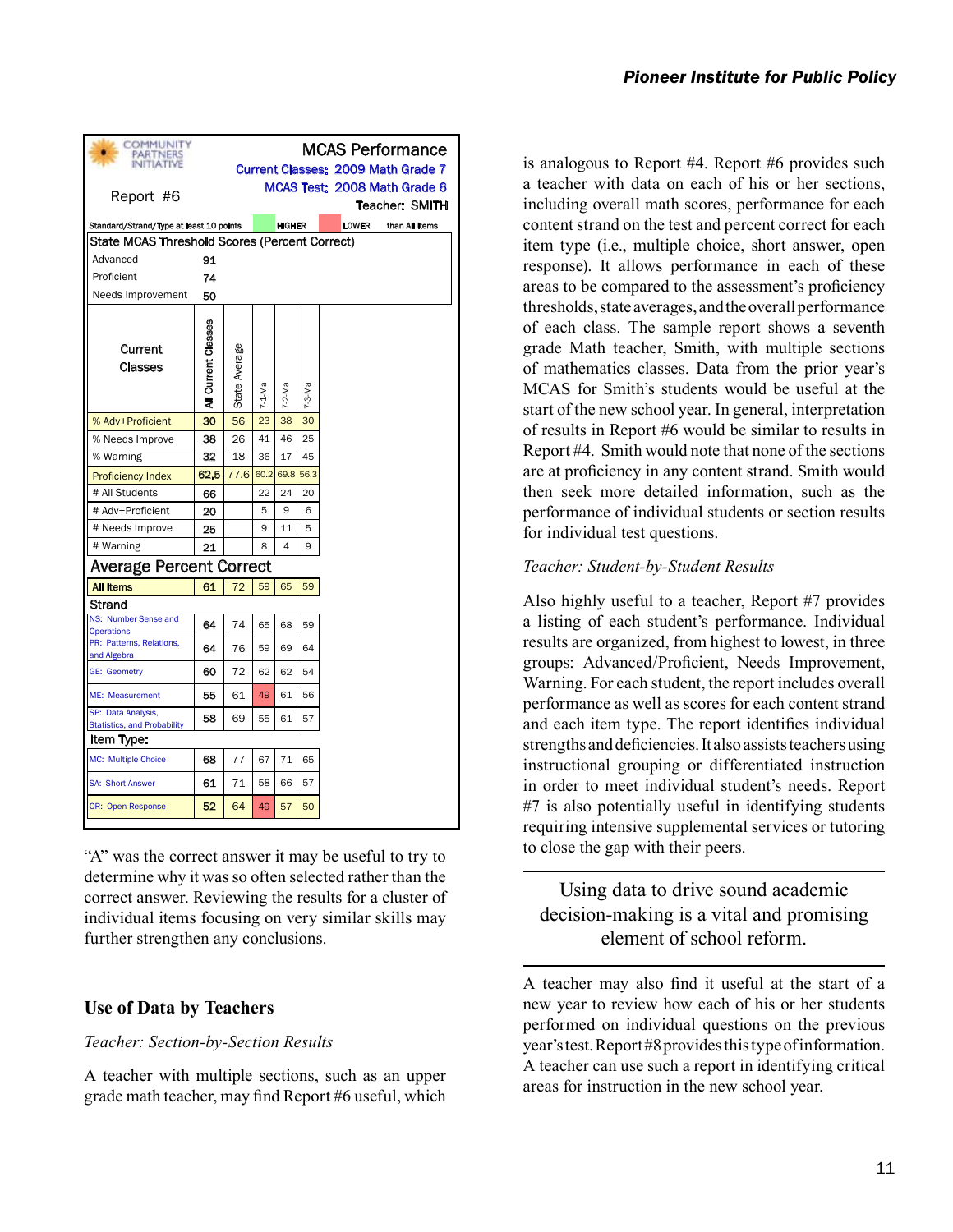| <b>COMMUNITY</b><br>NITIATIVE                                                                         |                     |                               | Report #7        |       |                    |                     |                    |    |             |                                    | <b>MCAS Student Scores by Strand</b><br>Current Class: 2009 Math Grade 7<br>MCAS Test: 2008 Math Grade 6<br>Class ID: 7-3-Ma<br><b>Teacher: SMITH</b><br>Students: 20 |                        |                          |                            |  |  |    |             |                   |  |  |
|-------------------------------------------------------------------------------------------------------|---------------------|-------------------------------|------------------|-------|--------------------|---------------------|--------------------|----|-------------|------------------------------------|-----------------------------------------------------------------------------------------------------------------------------------------------------------------------|------------------------|--------------------------|----------------------------|--|--|----|-------------|-------------------|--|--|
| <b>Performance Levels</b>                                                                             |                     |                               | <b>Raw Score</b> |       |                    | <b>Scaled Score</b> |                    |    |             |                                    |                                                                                                                                                                       |                        |                          |                            |  |  |    |             |                   |  |  |
| A - Advanced                                                                                          |                     |                               | 49-54            |       |                    |                     | 260-280            |    |             |                                    |                                                                                                                                                                       |                        |                          |                            |  |  |    |             |                   |  |  |
| P - Proficient                                                                                        |                     |                               | 40-48            |       |                    |                     | 240-258            |    |             |                                    |                                                                                                                                                                       |                        |                          |                            |  |  |    |             |                   |  |  |
| NI - Needs Improvement High                                                                           |                     |                               | 34-39            |       |                    |                     | 230-238<br>220-228 |    |             |                                    |                                                                                                                                                                       |                        |                          |                            |  |  |    |             |                   |  |  |
| NI - Needs Improvement Low<br>W - Warning High                                                        |                     |                               | 27-33<br>10-26   |       |                    |                     | 210-218            |    |             |                                    |                                                                                                                                                                       |                        |                          |                            |  |  |    |             |                   |  |  |
| W - Warning Low                                                                                       |                     |                               | $0-9$            |       |                    |                     | 200-208            |    |             |                                    |                                                                                                                                                                       |                        |                          |                            |  |  |    |             |                   |  |  |
| Strand                                                                                                |                     |                               |                  |       |                    |                     |                    |    |             |                                    |                                                                                                                                                                       |                        | Item Type                |                            |  |  |    |             |                   |  |  |
| NS: Number Sense and Operations                                                                       |                     |                               |                  |       |                    |                     |                    |    |             |                                    |                                                                                                                                                                       |                        |                          | <b>MC:</b> Multiple Choice |  |  |    |             |                   |  |  |
| PR: Patterns, Relations, and Algebra                                                                  |                     |                               |                  |       |                    |                     |                    |    |             |                                    |                                                                                                                                                                       |                        | <b>SA: Short Answer</b>  |                            |  |  |    |             |                   |  |  |
| <b>GE: Geometry</b>                                                                                   |                     |                               |                  |       |                    |                     |                    |    |             |                                    |                                                                                                                                                                       |                        | <b>OR: Open Response</b> |                            |  |  |    |             |                   |  |  |
| ME: Measurement                                                                                       |                     |                               |                  |       |                    |                     |                    |    |             |                                    |                                                                                                                                                                       |                        |                          |                            |  |  |    |             |                   |  |  |
| SP: Data Analysis, Statistics, and Probability                                                        |                     |                               |                  |       |                    |                     |                    |    |             |                                    |                                                                                                                                                                       |                        |                          |                            |  |  |    |             |                   |  |  |
|                                                                                                       |                     |                               |                  |       |                    |                     |                    |    |             |                                    |                                                                                                                                                                       | <b>Percent Correct</b> |                          |                            |  |  |    |             |                   |  |  |
| <b>Students</b>                                                                                       | Raw<br><b>Score</b> | <b>Scaled</b><br><b>Score</b> | Perf<br>Level    | All   |                    |                     |                    |    |             | <b>Strand and Item Type Scores</b> |                                                                                                                                                                       |                        |                          |                            |  |  |    |             |                   |  |  |
|                                                                                                       |                     |                               |                  | Items |                    | NS PR GE ME SP      |                    |    |             |                                    |                                                                                                                                                                       |                        |                          |                            |  |  |    |             | MC SA OR          |  |  |
| Advanced+Proficient:                                                                                  |                     |                               |                  |       |                    |                     |                    |    |             |                                    |                                                                                                                                                                       |                        |                          |                            |  |  |    |             |                   |  |  |
| STUDENT 201                                                                                           | 53                  | 272                           | A                | 98    | 100 100 100 86 100 |                     |                    |    |             |                                    |                                                                                                                                                                       |                        |                          |                            |  |  |    |             | 97 100 100        |  |  |
| STUDENT 202                                                                                           | 51                  | 264                           | A                | 94    | 100 93 71 100 100  |                     |                    |    |             |                                    |                                                                                                                                                                       |                        |                          |                            |  |  |    |             | 90 100 100        |  |  |
| STUDENT 203                                                                                           | 50                  | 262                           | A                | 93    |                    | 89 100 86 100 88    |                    |    |             |                                    |                                                                                                                                                                       |                        |                          |                            |  |  |    |             | 93 80 95          |  |  |
| STUDENT 204                                                                                           | 50                  | 262                           | A                | 93    |                    | 94 100 86 86 88     |                    |    |             |                                    |                                                                                                                                                                       |                        |                          |                            |  |  |    |             | 97 100 85         |  |  |
| STUDENT 205                                                                                           | 46                  | 252                           | P                | 85    |                    | 83 86 86 100 75     |                    |    |             |                                    |                                                                                                                                                                       |                        |                          |                            |  |  | 83 | 60          | 95                |  |  |
| STUDENT 206                                                                                           | 41                  | 242                           | P                | 76    |                    | 78 64 86 86         |                    |    | 75          |                                    |                                                                                                                                                                       |                        |                          |                            |  |  | 76 | 80          | 75                |  |  |
| Needs Improvement:                                                                                    |                     |                               |                  |       |                    |                     |                    |    |             |                                    |                                                                                                                                                                       |                        |                          |                            |  |  |    |             |                   |  |  |
| STUDENT 207                                                                                           | 39                  | 238                           | ΝI               | 72    |                    | 83 79 29 71 75      |                    |    |             |                                    |                                                                                                                                                                       |                        |                          |                            |  |  |    |             | 72 100 65         |  |  |
| STUDENT 208                                                                                           | 36                  | 232                           | ΝI               | 67    |                    | 56 79 86 71         |                    |    | 50          |                                    |                                                                                                                                                                       |                        |                          |                            |  |  |    |             | 66 100 60         |  |  |
| STUDENT 209                                                                                           | 35                  | 230                           | <b>NI</b>        | 65    |                    | 61 71 100 57        |                    |    | 38          |                                    |                                                                                                                                                                       |                        |                          |                            |  |  | 86 | 60          | 35                |  |  |
| STUDENT 210                                                                                           | 28                  | 220                           | NI               | 52    |                    | 50 57 71 29         |                    |    | 50          |                                    |                                                                                                                                                                       |                        |                          |                            |  |  | 45 | 60          | 60                |  |  |
|                                                                                                       | 27                  | 220                           | NI               | 50    |                    | 44 50 57 57 50      |                    |    |             |                                    |                                                                                                                                                                       |                        |                          |                            |  |  | 55 | 60          | 40                |  |  |
|                                                                                                       |                     |                               |                  |       |                    |                     |                    |    |             |                                    |                                                                                                                                                                       |                        |                          |                            |  |  |    |             |                   |  |  |
| STUDENT 211                                                                                           |                     |                               |                  |       |                    |                     |                    |    |             |                                    |                                                                                                                                                                       |                        |                          |                            |  |  |    |             |                   |  |  |
| warning:                                                                                              |                     |                               |                  |       |                    |                     |                    |    |             |                                    |                                                                                                                                                                       |                        |                          |                            |  |  |    | 59 40       | 35                |  |  |
|                                                                                                       | 26                  | 218                           | W                | 48    |                    | 61 50 14 57 38      |                    |    |             |                                    |                                                                                                                                                                       |                        |                          |                            |  |  |    |             |                   |  |  |
|                                                                                                       | 26                  | 218                           | W                | 48    |                    | 39 64 57 29 50      |                    |    |             |                                    |                                                                                                                                                                       |                        |                          |                            |  |  | 59 |             | 40 35             |  |  |
|                                                                                                       | 26                  | 218                           | W                | 48    |                    | 72 43 29 43 25      |                    |    |             |                                    |                                                                                                                                                                       |                        |                          |                            |  |  | 72 |             | 60 10             |  |  |
|                                                                                                       | 24                  | 218                           | W                | 44    |                    | 33 57 29 29 75      |                    |    |             |                                    |                                                                                                                                                                       |                        |                          |                            |  |  | 59 |             | $20\overline{30}$ |  |  |
|                                                                                                       | 23                  | 218                           | W                | 43    |                    | 44 50 14 29 63      |                    |    |             |                                    |                                                                                                                                                                       |                        |                          |                            |  |  | 52 |             | 40 30             |  |  |
|                                                                                                       | 19                  | 216                           | W                | 35    |                    | 28 29 43 29 63      |                    |    |             |                                    |                                                                                                                                                                       |                        |                          |                            |  |  | 45 | 20          | 25                |  |  |
| STUDENT 212                                                                                           | 15                  | 214                           | W                | 28    |                    | 33 43               | 0                  | 29 | 13          |                                    |                                                                                                                                                                       |                        |                          |                            |  |  | 48 | $\circ$     | 5                 |  |  |
| STUDENT 213<br>STUDENT 214<br>STUDENT 215<br>STUDENT 216<br>STUDENT 217<br>STUDENT 218<br>STUDENT 219 | 12                  | 212                           | W                | 22    |                    | 22 36               | 14                 | 29 | $\mathsf O$ |                                    |                                                                                                                                                                       |                        |                          |                            |  |  | 28 | $\mathbf 0$ | 20                |  |  |

Sample School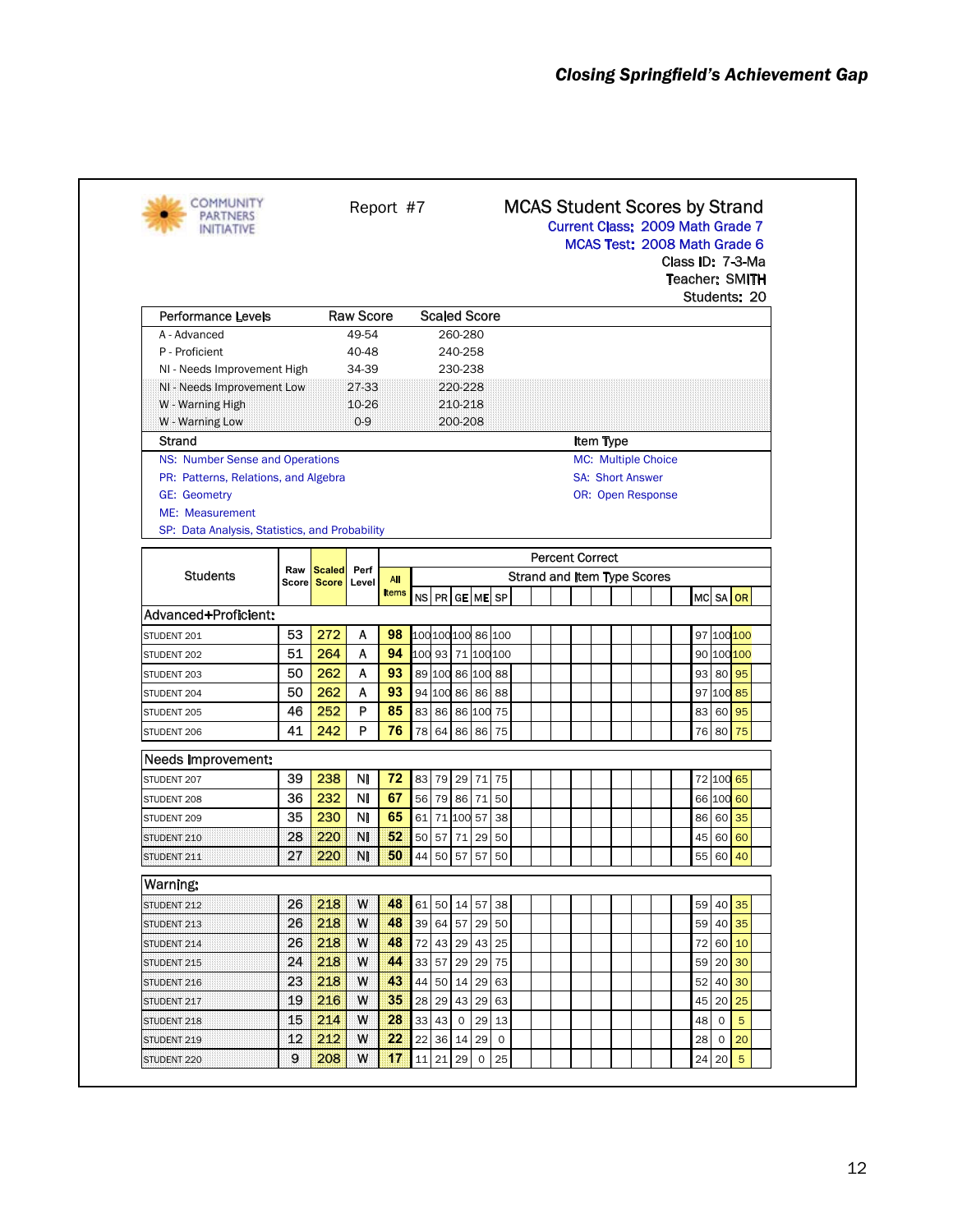In the question displayed in Report #8, Smith has a relatively large proportion (40%) of students who selected answer "B" (-4) instead of the correct answer "C" (-6). An educator may conclude that many students made this error because they are used to seeing the (positive) number 4 on a number line to the left of the (positive) number 5. In this case, that is incorrect because this particular number line is clearly displaying negative numbers. It's possible that some of the students were careless, but the number line is so clearly labeled that it is more likely that these students do not possess even a basic grasp of negative numbers. If a basic understanding of negative numbers is an important pre-skill for the content these students will be expected to master in the new academic year, this teacher could benefit them enormously by reviewing or re-teaching the concept of negative numbers and how these are displayed on the number line.

# **Conclusion**

Using data to drive sound academic decision-making is a vital and promising element of school reform. When it comes to overall improvement as well as narrowing achievement gaps, repurposing MCAS data can help focus academic problem-solving at the district, school, and individual classroom levels. CPI developed an extensive system of MCAS data reports that illustrates the range of analyses that may be helpful to educators, school administrators and district policymakers. The reports used in this document represent only a sample from that system.

The data needs of district, school and classroom users are different and, in order to be useful, data reports must provide for this range of needs.

• Districts need access to data that address systemwide challenges—such as large gaps among ethnic or racial groups—permit monitoring the

| Year-2008<br><b>89</b> Which of the following best represents<br>Grade-6<br>the location of point $K$ on the number<br>Ouestion-39<br>line below?<br><b>Type MC</b><br><b>NS-6</b><br><b>Class: 55%</b><br><b>State: 86%</b><br>$-10$<br><b>Class Minus</b><br><b>State: -31%</b><br>$A. -1$<br>A-0%<br><b>B-40%</b><br>$R = 4$<br>$C-55%$<br>$C. -6$<br>D <sub>5</sub> %<br>Blank-0%<br>$D - 7$<br><b>Multiple Choice</b><br>C - Correct<br>в<br>D<br>A<br>STUDENT 212<br>STUDENT 217<br>STUDENT 219<br>STUDENT 204<br>STUDENT 201<br>STUDENT 213<br>STUDENT 208<br>STUDENT 210<br>STUDENT 202<br>STUDENT 215<br>STUDENT 209 | Current Class: 2009 Math Grade 7<br>MCAS Test: 2008 Math Grade 6<br>Class ID: 7-3-Ma<br><b>Teacher: SMITH</b><br>Students: 20<br>Multiple Choice incorrect - at least 20% |
|-------------------------------------------------------------------------------------------------------------------------------------------------------------------------------------------------------------------------------------------------------------------------------------------------------------------------------------------------------------------------------------------------------------------------------------------------------------------------------------------------------------------------------------------------------------------------------------------------------------------------------|---------------------------------------------------------------------------------------------------------------------------------------------------------------------------|
|                                                                                                                                                                                                                                                                                                                                                                                                                                                                                                                                                                                                                               |                                                                                                                                                                           |
|                                                                                                                                                                                                                                                                                                                                                                                                                                                                                                                                                                                                                               |                                                                                                                                                                           |
|                                                                                                                                                                                                                                                                                                                                                                                                                                                                                                                                                                                                                               |                                                                                                                                                                           |
|                                                                                                                                                                                                                                                                                                                                                                                                                                                                                                                                                                                                                               |                                                                                                                                                                           |
|                                                                                                                                                                                                                                                                                                                                                                                                                                                                                                                                                                                                                               |                                                                                                                                                                           |
|                                                                                                                                                                                                                                                                                                                                                                                                                                                                                                                                                                                                                               |                                                                                                                                                                           |
|                                                                                                                                                                                                                                                                                                                                                                                                                                                                                                                                                                                                                               |                                                                                                                                                                           |
|                                                                                                                                                                                                                                                                                                                                                                                                                                                                                                                                                                                                                               | <b>Blank</b>                                                                                                                                                              |
|                                                                                                                                                                                                                                                                                                                                                                                                                                                                                                                                                                                                                               |                                                                                                                                                                           |
|                                                                                                                                                                                                                                                                                                                                                                                                                                                                                                                                                                                                                               |                                                                                                                                                                           |
|                                                                                                                                                                                                                                                                                                                                                                                                                                                                                                                                                                                                                               |                                                                                                                                                                           |
|                                                                                                                                                                                                                                                                                                                                                                                                                                                                                                                                                                                                                               |                                                                                                                                                                           |
|                                                                                                                                                                                                                                                                                                                                                                                                                                                                                                                                                                                                                               |                                                                                                                                                                           |
| STUDENT 220<br>STUDENT 205                                                                                                                                                                                                                                                                                                                                                                                                                                                                                                                                                                                                    |                                                                                                                                                                           |
| STUDENT 203<br>STUDENT 214                                                                                                                                                                                                                                                                                                                                                                                                                                                                                                                                                                                                    |                                                                                                                                                                           |
| STUDENT 216<br>STUDENT 211                                                                                                                                                                                                                                                                                                                                                                                                                                                                                                                                                                                                    |                                                                                                                                                                           |
| STUDENT 206                                                                                                                                                                                                                                                                                                                                                                                                                                                                                                                                                                                                                   |                                                                                                                                                                           |
| STUDENT 218<br>STUDENT 207                                                                                                                                                                                                                                                                                                                                                                                                                                                                                                                                                                                                    |                                                                                                                                                                           |